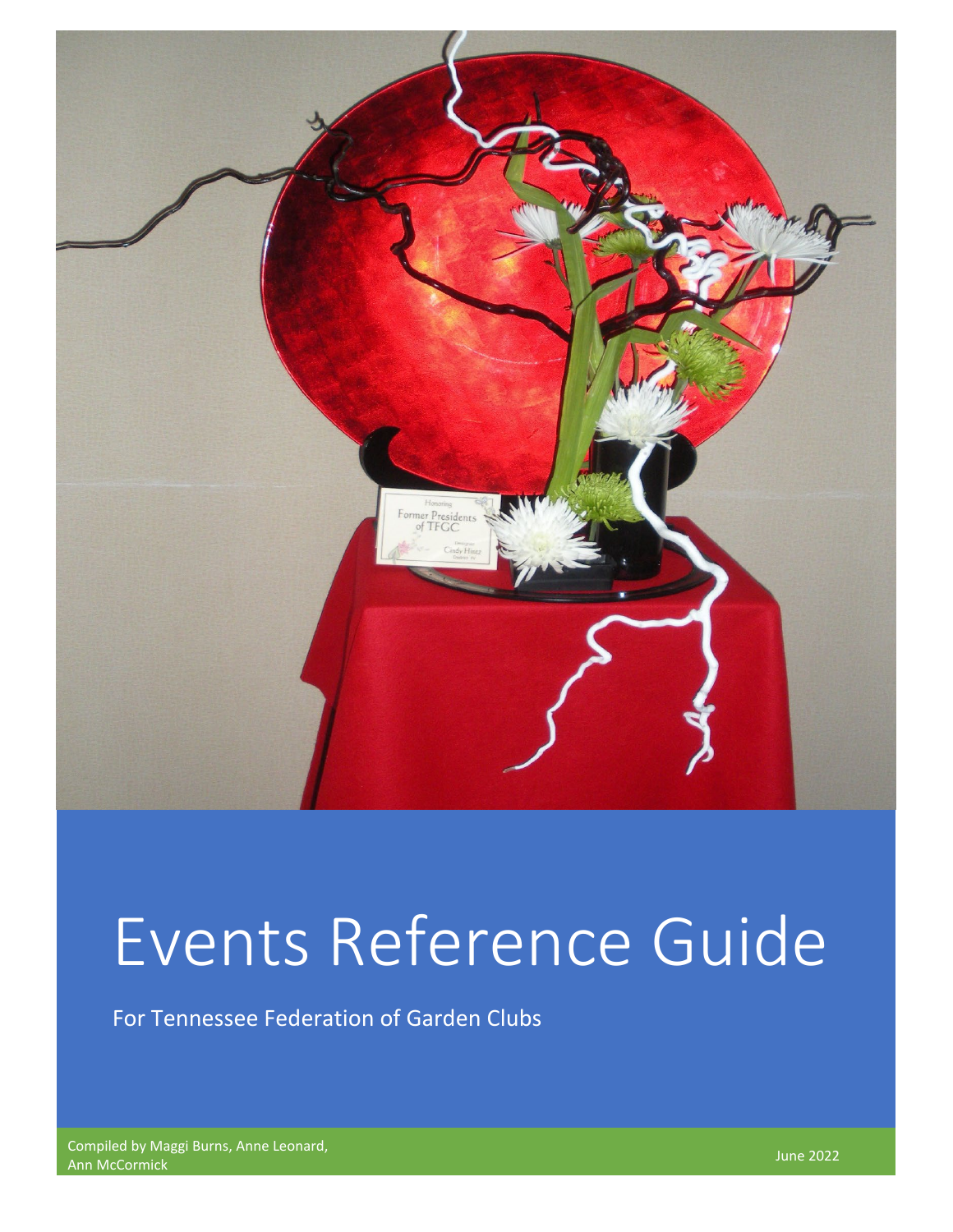# **Contents**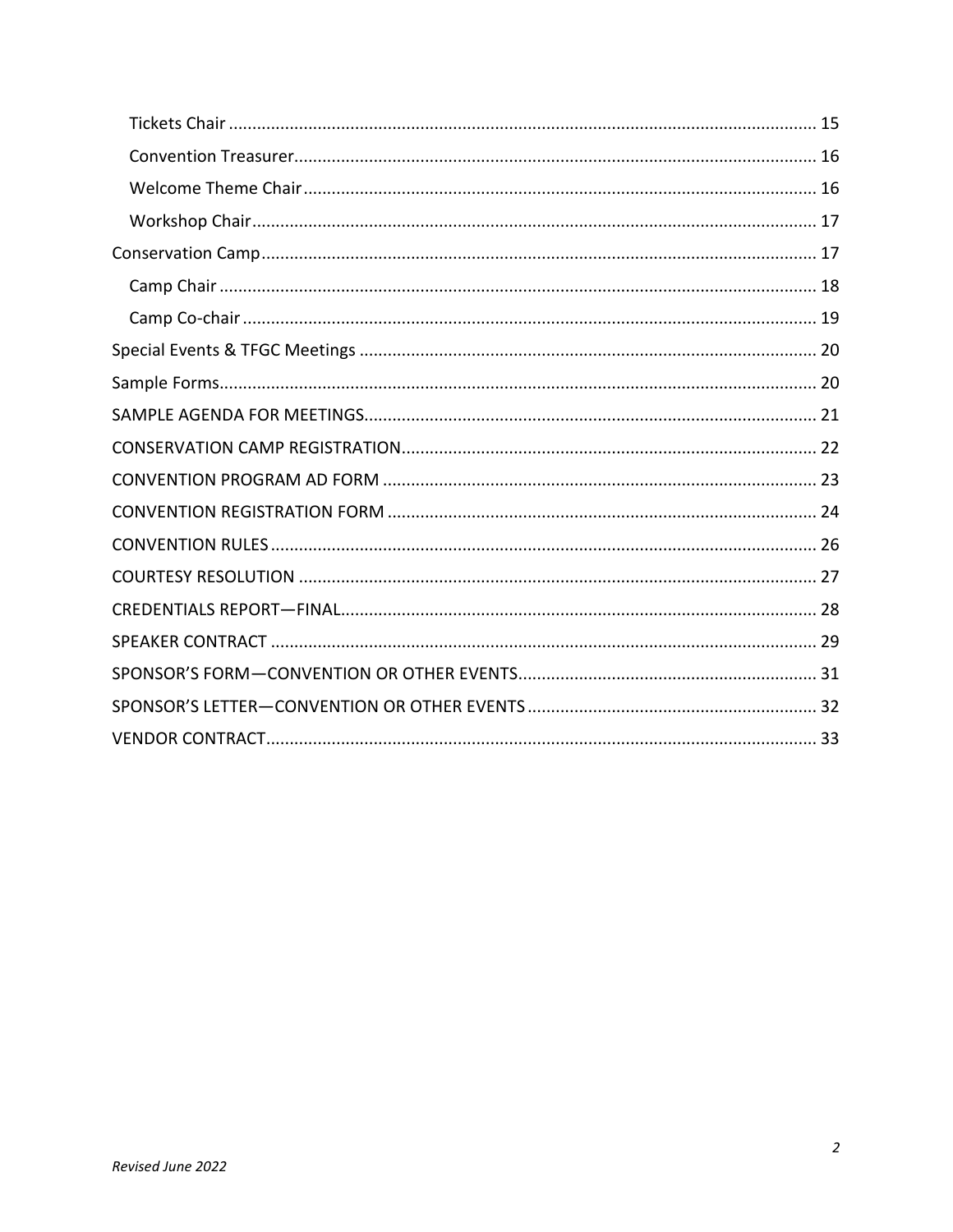# **Events Reference Guide for TFGC**

# <span id="page-3-0"></span>**Introduction**

This reference guide is meant to provide guidance for all Tennessee Federation of Garden Clubs, Inc. (TFGC) events. It is especially written for Convention, Conservation Camp, and Event chairs, but can be used also as a sourcebook for all committee members and all TFGC events.

# <span id="page-3-1"></span>Planning Conventions

As TFGC plans for annual conventions, it is good to keep the purposes of National Garden Clubs, Inc. (NGC) in mind as we establish our goals and objectives. Most people attend TFGC conventions to learn, to meet, and to greet other members, and for recognition, entertainment, or other reasons. Since most members pay their own way, it is important that the conventions are worth their time and money.

# <span id="page-3-2"></span>**Establishing Goals**

By establishing goals first, we can then state our objectives, which are designed to carry out the stated goals. Objectives should be SMART (specific, measurable, achievable, relevant, and timebased). Goals must reflect the purpose of the conventions while the objectives state how those goals can be achieved. Refer to *[TFGC Bylaws, Article II, Purposes](https://www.tngardenclubs.org/governance-docs/)*.

# <span id="page-3-3"></span>**Planning the Venue**

Immediately after the election of the TFGC President, the president makes initial plans for the convention that is held during odd-numbered years by appointing a Convention chair from the district where the annual meeting will be held. This chair serves as a member of the Board of Directors for the two-year term.

The president also requests the directors, along with the Convention chair, to secure a venue for the convention and to obtain a contract for the time and place.

The *TFGC Bylaws* (*[Article XI. Representation, Section 1](https://www.tngardenclubs.org/governance-docs/)*) state that the Annual Meeting of TFGC may be held before the DSGC and NGC conventions or after the DSGC and NGC conventions, with some flexibility when DSGC and NGC conventions are in Tennessee.

The convention chairs and the convention dates are approved by the Board of Directors at the post-convention board meeting.

# <span id="page-3-4"></span>**Securing the Venue**

The president signs the contract for the convention and may submit a credit card to hold the convention dates or requests an advance payment from the TFGC treasurer and the venue fund.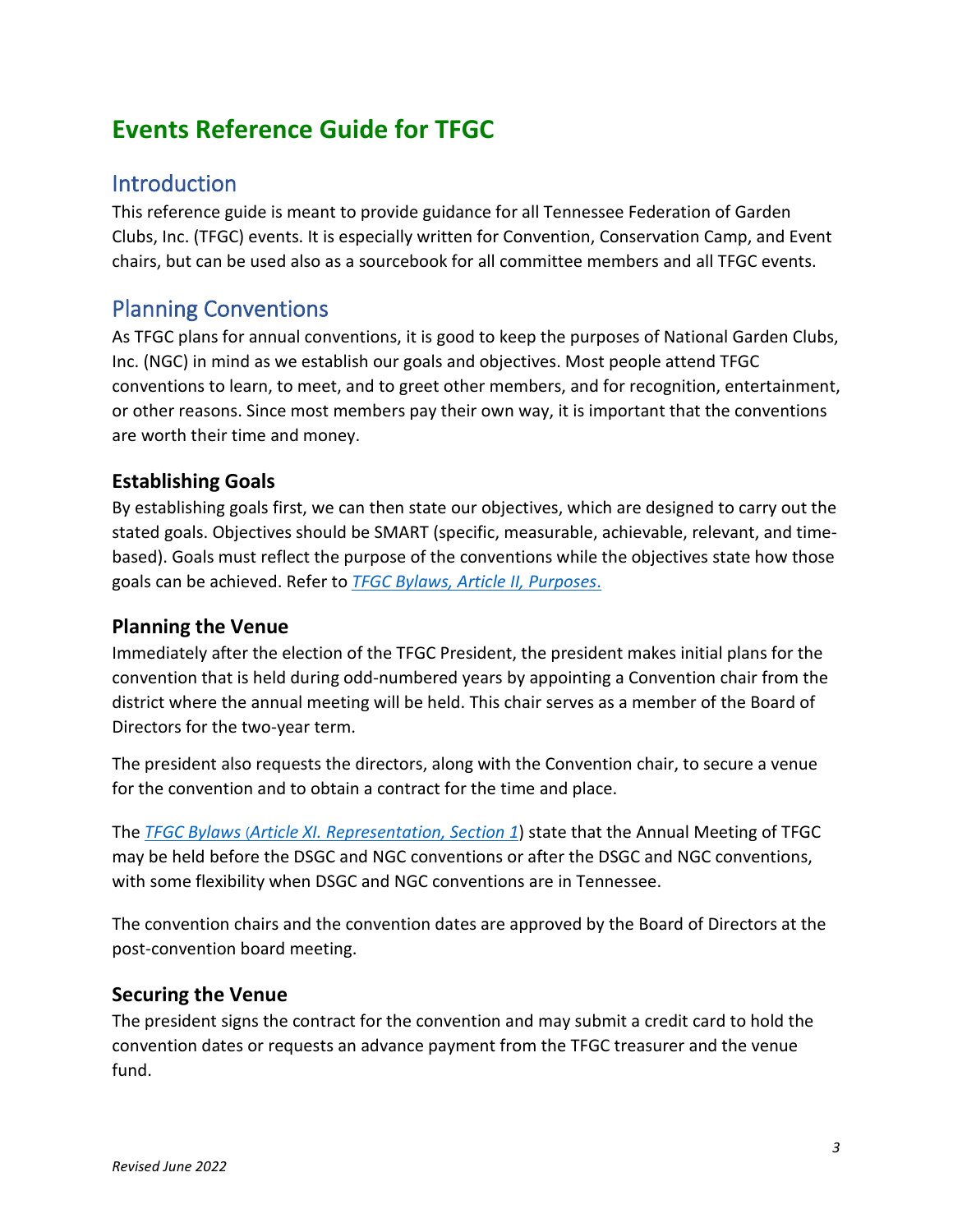If a venue requires additional contract funds, the president approves the TFGC treasurer to send the funds from the convention venue fund to the venue.

The convention dates should not be set on a holiday or weekend. The director of the host district is the official hostess for the convention.

## <span id="page-4-0"></span>**Timeline Example**

The convention committee should set dates to complete each task. Below is only an example and must fit the needs of the convention. Timelines help keep people on task.

- $\Box$  Develop convention goals and objectives
- Determine decision-makers & chain of command
- Assign committee chairs
- D Draft program topics & an agenda
- **Prepare the budget**
- Determine policies & procedures
- Do venue research
- $\Box$  Prepare a site request for proposal
- $\square$  Establish site contacts
- $\Box$  Conduct site visits
- □ Negotiate site contracts
- Research and select speakers
- □ Negotiate speaker contracts
- □ Negotiate vendor contracts
- $\Box$  Check on insurance coverage
- Decide if need music licenses
- Develop a marketing plan
- $\Box$  Schedule committee meetings
- Determine/order promotional giveaways
- $\Box$  Create communication/marketing pieces for attendees
- Decide on a registration process
- Implement the registration form
- Make meeting room assignments
- □ Make VIP & chair room assignments
- $\Box$  Print onsite materials
- Decide on food & beverage
- Decide on & arrange for audio-visual equipment
- Decide on meeting room setup
- □ Review banquet event orders
- □ Handle VIP requests
- □ Prepare contingency/emergency plans
- □ Train staff members
- Determine/order onsite supplies
- Determine onsite office needs
- Review the room list periodically
- $\Box$  Meet with the hotel staff periodically
- □ Send thank-you letter to all vendors
- $\Box$  Review & approve all billing for payment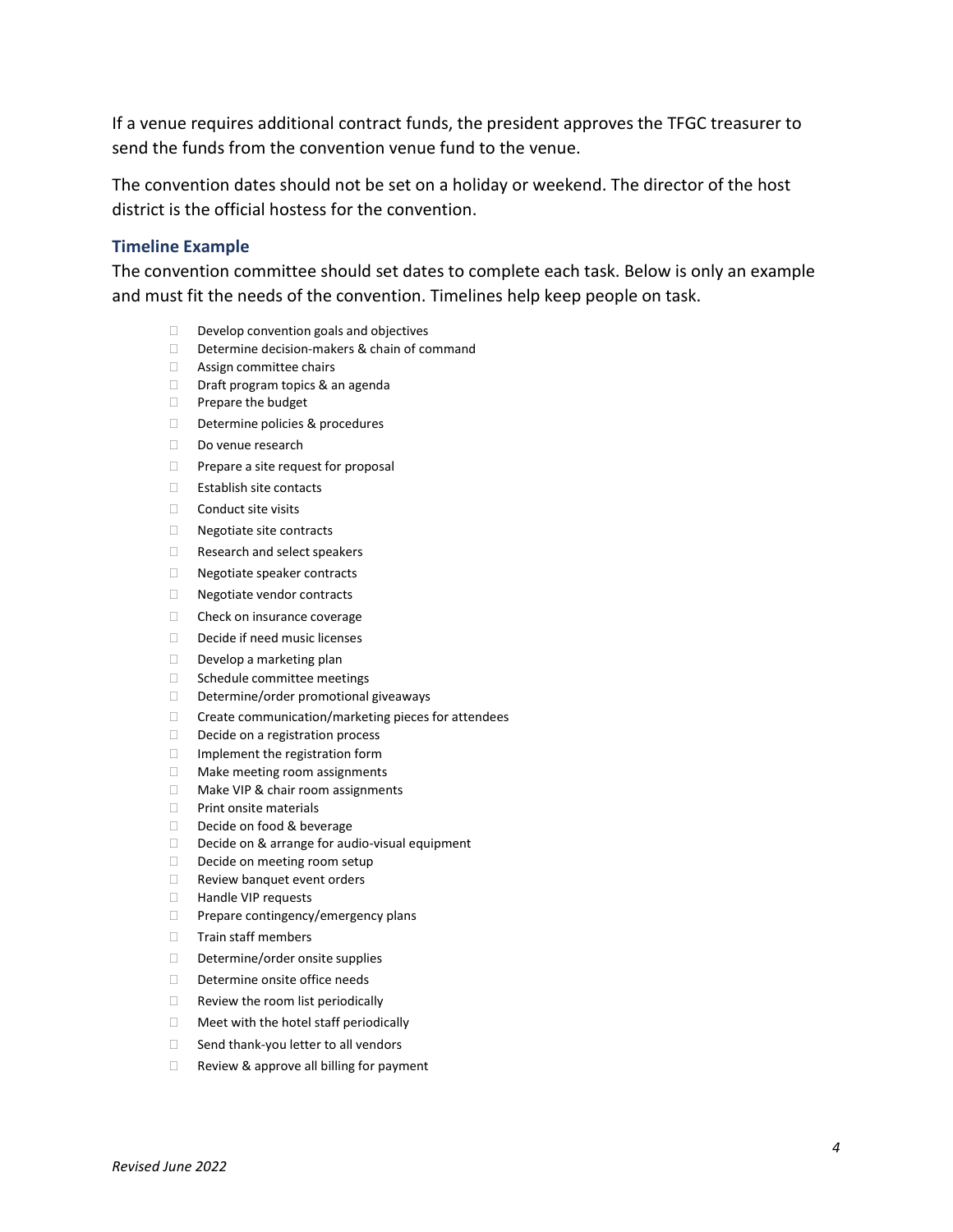# <span id="page-5-0"></span>Duties of Convention Chairs

The Convention chair appoints the Convention co-chair and other committee chairs. The chair, co-chair, treasurer, and Program chair formulates a budget. A bank account for the convention should be established with a \$1,000 advance for conventions and \$600 for the conservation camp requested at either the June or November board meeting.

The co-chair works with this chair and assumes the duties of the Convention chair if the chair cannot serve. It is not the purpose of the convention to make money, and events should be as near cost as possible.

# <span id="page-5-1"></span>**Convention Chair**

- The Convention chair studies the duties and responsibilities of the various chairs who work with this chair. This chair also:
- Distributes electing chairs and committee members among as many clubs in the district as possible
- Needs a notebook with pockets or an expandable folder for transporting files to meetings and the convention
- Obtains at least a dozen copies of the TFGC Tennessee Department of Revenue Sales & Use Tax Exempt Certificate from the TFGC president
- Copies this *Events Reference Guide for TFGC* to distribute to committee chairs or refers them to the website link.
- Informs each chair of the duties of all other chairs to avoid confusion of duties
- Consults, along with the co-chair, with the hotel (venue) on the following: fire regulations as to decorations, wall plugs, complementary suites, prices of meals including tax and gratuity, when work rooms will be ready, numbers that can be seated at the head table, microphones, storage space for decorations and workshop materials, piano, flag, and establish open times for all rooms for board meetings and workshops, registration space, and exhibit spaces, etc. They should know where the switches for lights and air conditioning are located in each meeting room. The Convention chair, cochair, and the Properties chair are the only persons directing the hotel staff.
- Creates the Convention Registration form, working with the hotel staff, and establishes the cost for the convention, meals, programs, and all other convention expenses. The list of credentials on the form follows the list of past convention registration forms unless there are credential changes.
- Submits the form to *The Volunteer Gardener* (*TVG*) editor for publication. See sample forms on the TFGC website under [Forms, Events.](https://www.tngardenclubs.org/forms/)

Suggested Convention chairs are as follows: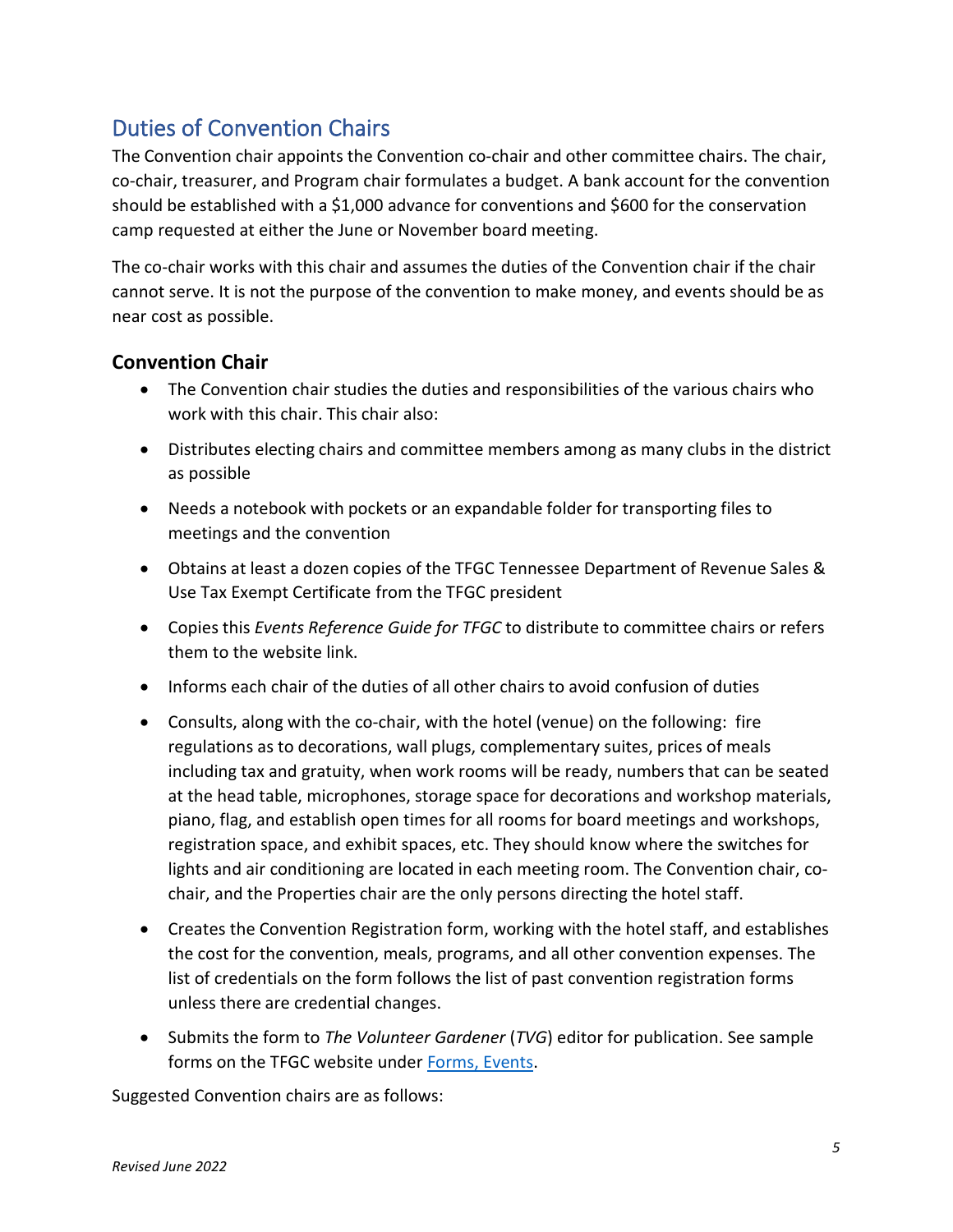- □ Co-chair
- Badge
- Decorations/Table
- Door Prizes (optional)
- Exhibits
- $\Box$  Favors
- □ Gift Bags "Goody Bag"
- $\Box$  Hospitality
- □ Hostess/Tables at Meals
- D Pages
- $\Box$  Photography (optional)
- □ Program Booklet
- D Programs/Speakers/Entertainment
- D Properties
- □ Protocol
- $\Box$  Publicity (optional)
- Registration
- Resolutions
- □ Sales Room
- $\Box$  Seating (optional)
- $\Box$  Signs/Place Cards
- □ Sponsors
- $\Box$  Tickets
- **Treasurer**
- Welcome Theme
- Workshops
- Each chair selects the necessary number of workers for that committee. Each chair gives the list of these workers, along with their club membership, to the Convention chair.
- In the convention year that the TFGC officers change, the incoming president appoints who installs the incoming president.
- At the close of a convention, the Convention chair works with the Convention treasurer to close the books within 60 days and finalize the records.
- The Convention chair is also responsible for sending courtesy notes to speakers, donors, workers, and advertisers, etc., as soon as possible after the convention. The chair's final duty is to report at the June (or next) board meeting, pass on files, materials, and the *Events Reference Guide for TFGC*.

This final report includes a financial statement, attendance record, and other pertinent information.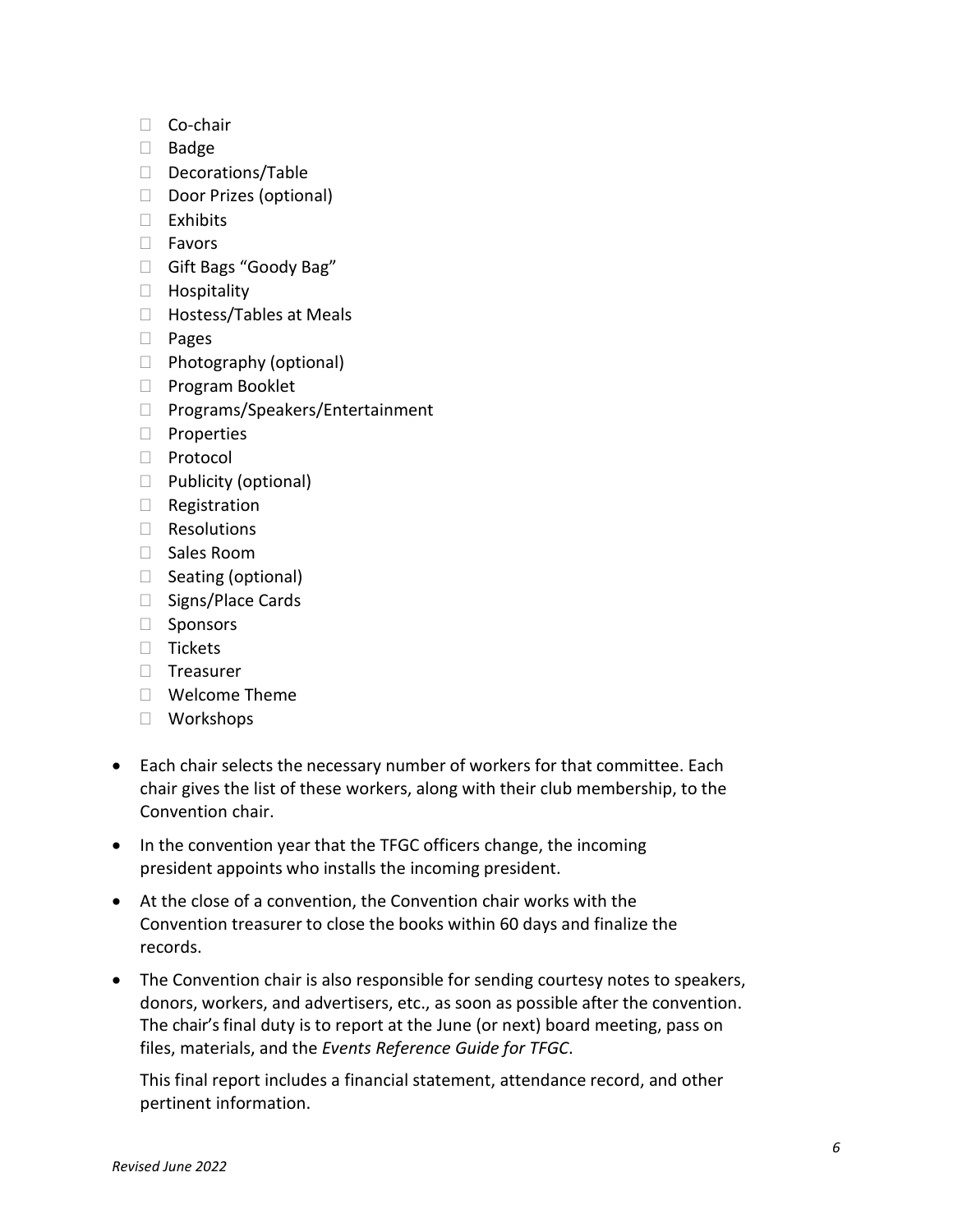# <span id="page-7-0"></span>**Convention Co-Chair**

The Convention co-chair works with the Convention chair and assumes the duties of the Convention chair if the chair cannot serve. This co-chair should review Convention chair duties.

The Convention co-chair also:

- Plans, along with the Convention chair, the theme and assists incoordinating this planning through each committee listed under the Convention chair
- Oversees, if needed, the printing of the program booklet and works with the Registration chair to determine the number of booklets to print
- Organizes, if needed, the Club President march according to districts
- Serves as the contact person for workshops in determining their place and needs. The co-chair should know the hotel staff, have cell phone contacts, and be prepared to find these contacts in case of emergencies.
- Knows the location of the room lights, door locks, AC switches, water, and electric outlets

# <span id="page-7-1"></span>**Badge Chair**

The Badge chair orders convention badges for all attendees and selects computer symbols in different colors to designate member credential statuses.

- Badge credentials follow the list on the Convention Registration form. The Convention and Badge chairs select credential symbols. The credentials key is printed in the program booklet.
- First and last names are in large print on each badge. Ensure that blank badges are available at the registration desk in case of new registrations or errors.

**NOTE:** Use ribbon or decorative string for the badges to avoid pinning on clothing.

## <span id="page-7-2"></span>**Decorations Chair**

The Decorations chair works closely with the Convention, Badge, Favors, Program, Signs, and Ticket chairs to ensure a well-coordinated theme that carries through the whole event.

The printed program booklet, badges, table decorations, favors, all signs, tickets,and even music are coordinated to guarantee a beautiful convention.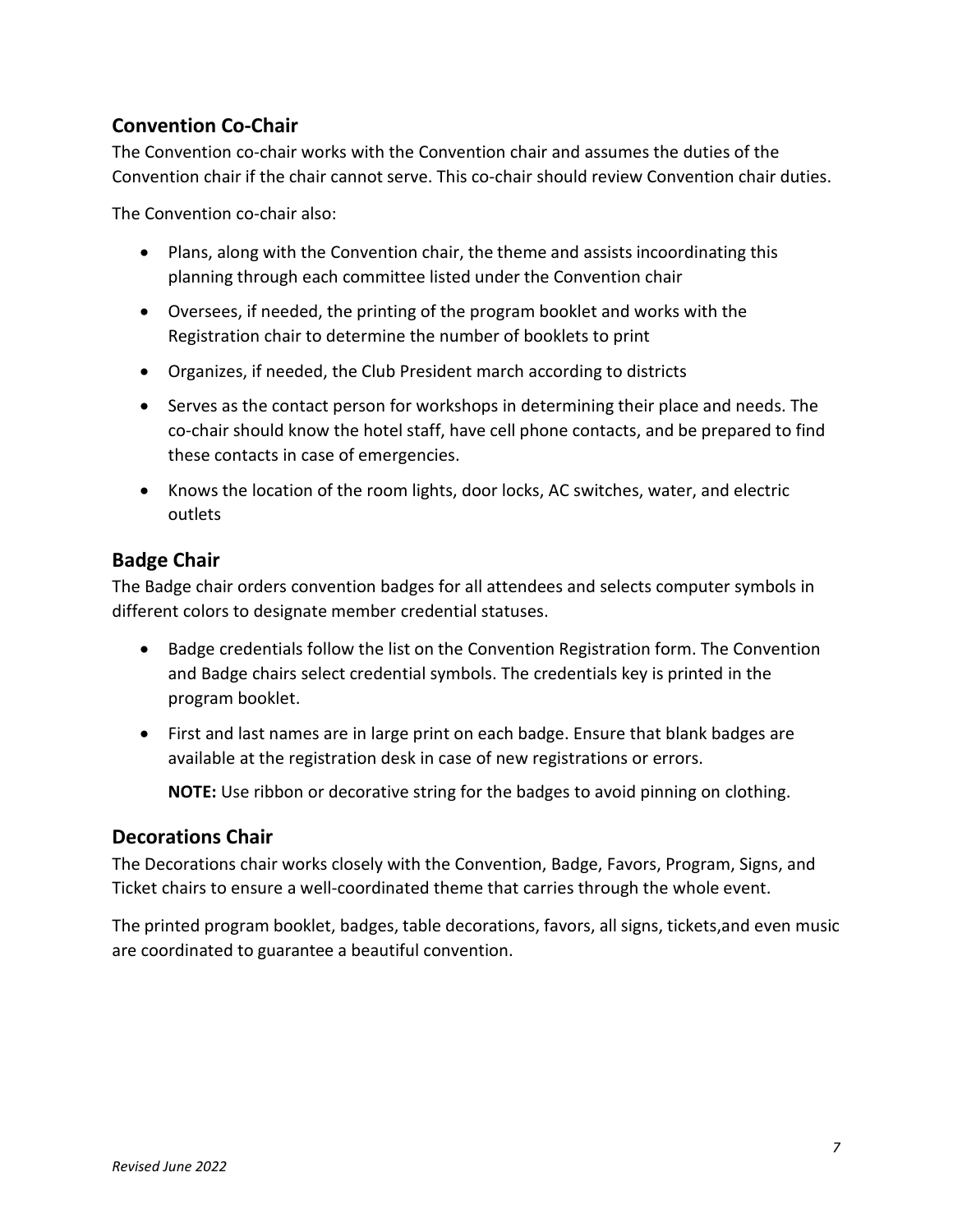The Decorations chair also:

- Considers having a separate chair for each event
- Ensures that the theme is carried out
- Asks individual clubs to be in charge of a special event or meal, if needed
- Decides how the tables are to be arranged, whether tables are round or rectangular, and the number at each table and the head table

**NOTE:** The head table's decorative arrangements should not interfere with viewing.

- Informs the presiding officer, if decorations will be sold, well in advance to make this announcement
- Gives the price and to whom the money should be given
- Arranges for tags or envelopes to be marked "SOLD" and placed with each item stating the name of the buyer
- Turns this money in to the Convention treasurer promptly

# <span id="page-8-0"></span>**Door Prize Chair (optional)**

The Door Prize chair arranges for enough door prizes to be presented at each function. Each club is responsible for prizes worth a designated amount.

The Door Prize chair also:

- Solicits donors and keeps a record of these donors (not the clubs)
- Gives a list to the Convention chair for inclusion in the program booklet
- Gives donors a program booklet with their names listed and "thank you" letters after the convention

## <span id="page-8-1"></span>**Exhibits Chair**

The Exhibits chair arranges, through the Convention chair, for a suitable place for educational exhibits and floral designs.

The Exhibits chair also:

- Solicits exhibits from TFGC chairs but may also bring in other groups of special interest
- Arranges for Flower Show Judges to create floral designs that are placed in the lobby and other places where members congregate.
- Places a card with each design that designates who the design honors, along with the exhibitor's name, garden club, and district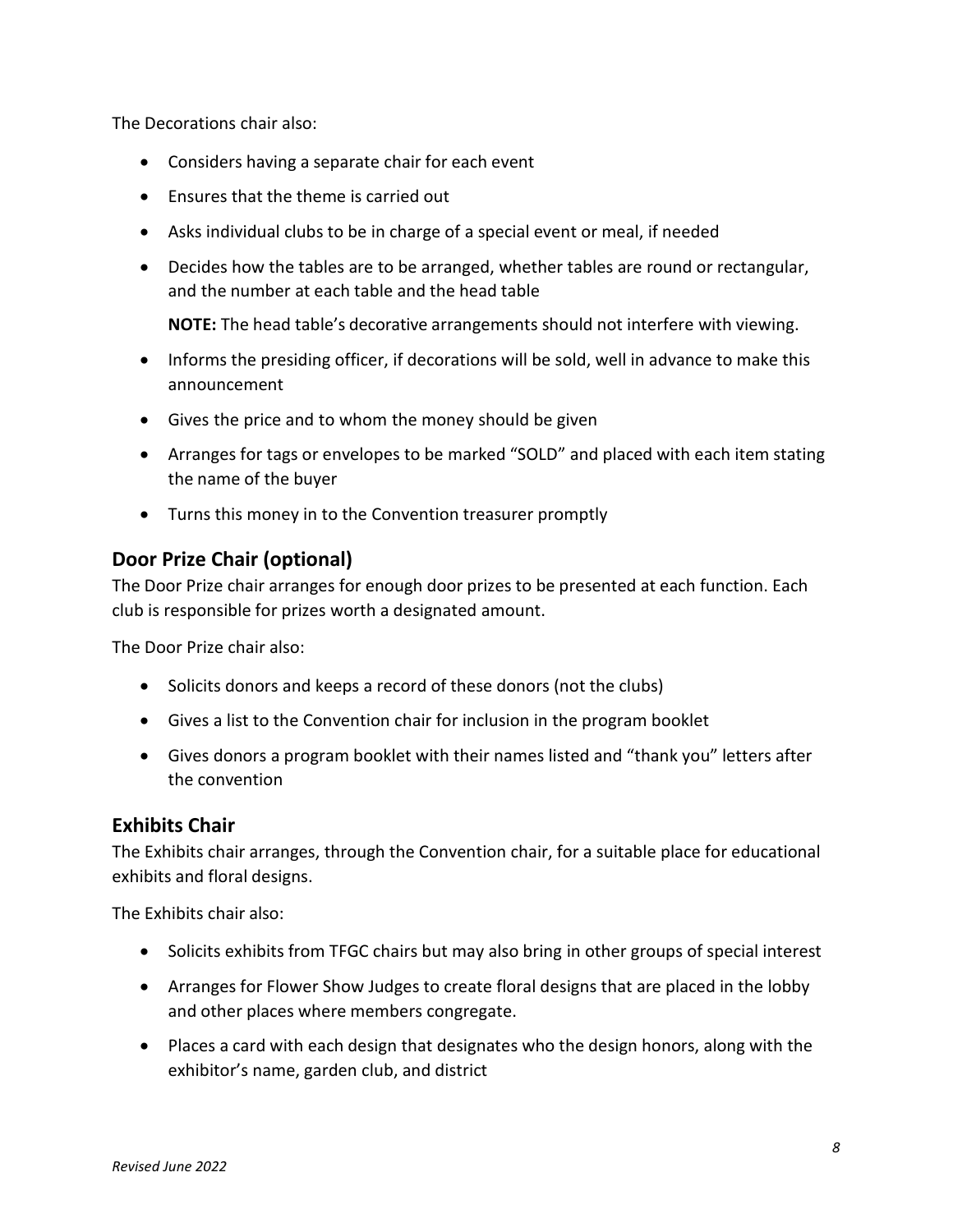# <span id="page-9-0"></span>**Favors Chair**

The Favors chair works with district garden clubs that wish to create or provide a table favor for attendees at each meal event. Favor ideas follow the convention theme and are submitted to the Convention chair for final approval.

# <span id="page-9-1"></span>**Gift Bag (Goody Bag) Chair**

The Gift Bag chair works with the Convention chair in selecting gift bags to give to all event attendees. Gift items must follow the event theme, and donated items are encouraged. If items are purchased, they must be approved by the Convention chair.

The Gift Bag chair also:

- Submits invoices or expenses to the Convention treasurer using *[Form B—Expense](https://www.tngardenclubs.org/wp-content/uploads/2022/01/Form-B-Expense-Reimbursement-Request-1.pdf)  [Reimbursement Request](https://www.tngardenclubs.org/wp-content/uploads/2022/01/Form-B-Expense-Reimbursement-Request-1.pdf)*
- Organizes a committee to assemble the gift bags prior to the event
- Distributes gift bags at the registration desk, along with convention envelopes

# <span id="page-9-2"></span>**Hospitality Chair**

The Hospitality chair works with the Convention chair and Program chair.

- The hospitality committee provides transportation for VIPs and guests, when needed.
- This committee creates small gift baskets for dignitaries. These baskets can be given to the pages for presentation to the district directors, state president, Deep South and NGC representatives, and any other special guests. Alternately, the gift baskets can be presented at the Pre-Convention Hospitality event.
- The Hospitality chair assists the NGC, Deep South, and TFGC president with any special parties or entertainment events during the convention.

# <span id="page-9-3"></span>**Hostess Chair**

The Hostess chair secures local hostesses for each table at meals from the host district.

The Hostess chair also:

- Ensures that each hostess knows the location of restrooms, coffee shops, softdrink machines, local geography, etc.
- Trains hostesses to encourage attendees to introduce themselves, tell where they are from, and ensure all are included in conversation
- Discourages garden club members from sitting at one table and encourages them to mix and mingle at all events, except at the awards event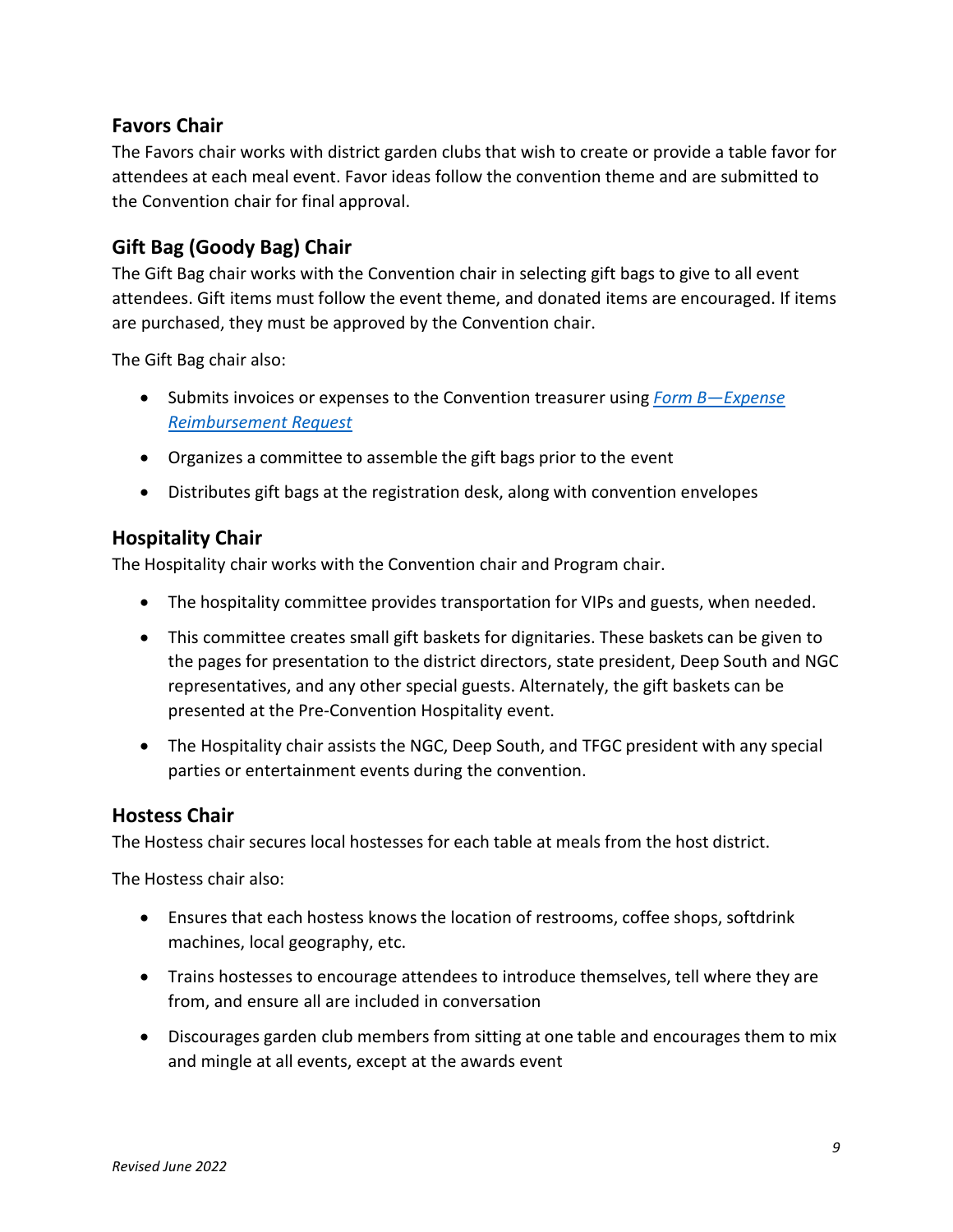# <span id="page-10-0"></span>**Pages Chair**

The Pages chair selects pages to serve assigned officers or guests. The page is an aide who is prepared to answer questions, is courteous, and is prompt in all tasks.

A page also:

- Reports to their assigned person as soon as possible
- Carries a notebook, pencil, and cell phone
- Checks for mail, picks up the assignee's registration packet, checks tickets, and runs errands, etc.
- Watches for signals from the assignee during meetings and meals

# <span id="page-10-1"></span>**Photography Chair (optional)**

The Photography chair receives an awards list from the Awards chair in advance. Photos are made immediately following the meeting where awards are given.

The Photography chair also:

- Provides, if needed, a backdrop with a sign stating the theme of the convention or TFGC, place, and date. An alternate backdrop is asking the district directors to bring their banners and using them.
- Encourages the TFGC president, district directors, or other presenters to promptly arrive at the designated area for pictures
- Names an assistant to quickly and efficiently list addresses, names, and awards of top winners

## <span id="page-10-2"></span>**Program Booklet & Ads Chair**

The Convention chair or the Convention co-chair assembles the information for the Program Booklet & Ads chair and arranges for the printing of the convention program booklet. All of the information in the booklet should come from or be approved by the Convention chair.

- The program booklet follows the convention theme and includes venue information, general information, venue floor plan (optional), convention rules, convention committees, list of exhibits and floral designs, vendors, donors, patrons, sponsors, and a badge list of credentials. Program ads, if sold, support the printing of the booklet.
- The Program Booklet & Ads chair can create the Convention Program Ad Application form, which is submitted to the *TVG* Editor. This chair receives the ads and monies. Ads are edited and inserted into the program booklet by this chair.
- The Program Booklet & Ads chair sends ad monies to the Convention treasurer with *[Form](https://www.tngardenclubs.org/wp-content/uploads/2022/01/A2-Funds-Collected-Transmittal-Sheet-1.pdf)  [A2—Funds Collected](https://www.tngardenclubs.org/wp-content/uploads/2022/01/A2-Funds-Collected-Transmittal-Sheet-1.pdf) Transmittal Sheet* for respective records.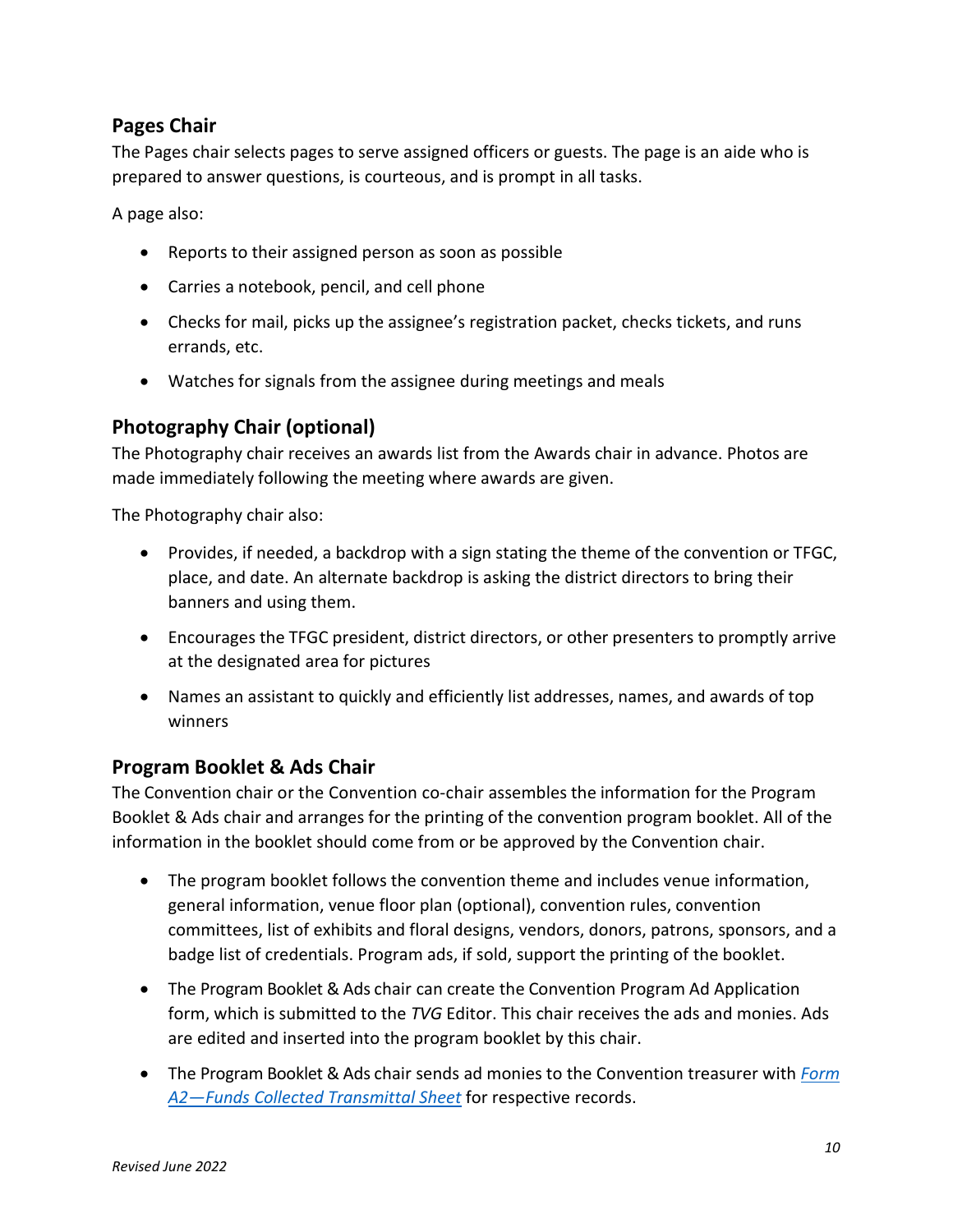- The Program Booklet & Ads chair also creates the convention envelope for the program booklet with final approval from the Convention chair. The envelope includes the district number, registration number, name of attendee, badge, meal tickets, special tickets, program booklet, special instructions for seating or duties, and any other information.
- This chair arranges for printing of the program booklet and convention envelope after final approval from the Convention chair.
- This chair checks with the Registration chair for an attendance count and adds extra copies to the final print count for both booklets and envelopes.

# <span id="page-11-0"></span>**Program Chair**

The Program chair maintains a file of all suggested speakers. The chair gets a written contract from the speaker, even if the speaker is free.

The Program chair also:

- Ensures that all dates and times are clear, how many nights are required (and for how many), how many meals are needed, the amount of transportation expenses, flower expenses, and budgeting for these items
- Informs the Hospitality chair when speakers are due to arrive. Complimentary tickets are given to spouses accompanying guest speakers.
- Gives a list of speakers and guests to the Convention chair and Registration chair for meal counts
- Notifies the Properties chair about any needed equipment and submits a list of such items to the Properties chair for each event
- Ensures that each speaker's biography is given to the Convention chair in ample time for inclusion in *The Volunteer Gardner*

# <span id="page-11-1"></span>**Properties Chair**

The Properties chair works with the hotel staff to secure items needed for exhibits and each meeting, programs, and speakers, such as flags, microphones, pianos, screens, computer carts, power extension cords, risers, and tables. This chair is responsible for any item not available. A list of required items for events and phone contact numbers are shared with the convention venue staff.

- The Properties chair works closely with the Program chair to ensure appropriate room arrangements and any required items.
- The Convention chair, speakers, and TFGC officers can contact this chair well in advance of each meeting or program for last-minute details.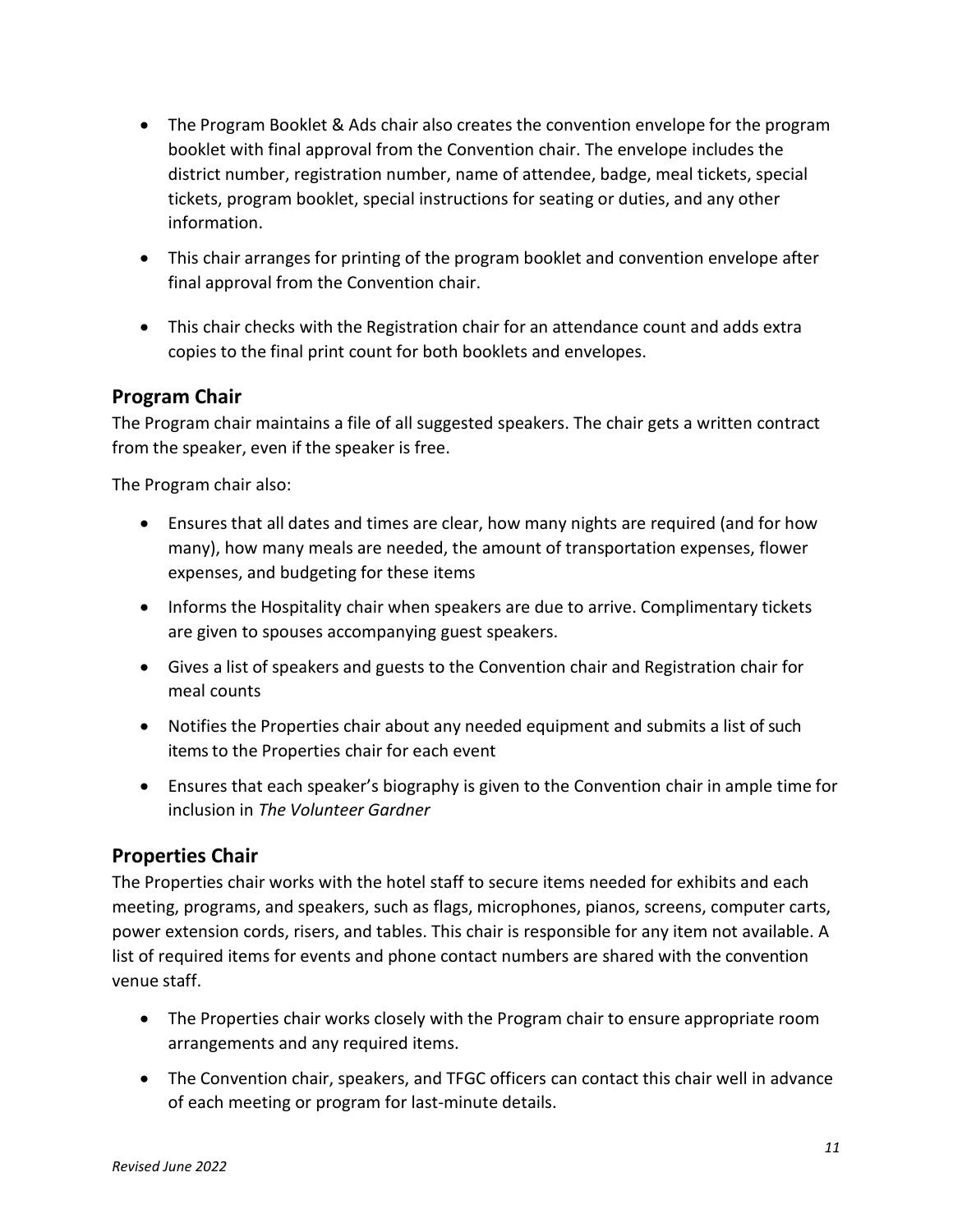# <span id="page-12-0"></span>**Protocol Chair**

The Convention Protocol chair may also be the TFGC Protocol chair. If a protocol chair is not appointed, the Convention chair appoints a Protocol chair. This chair, along with the TFGC president, district director, and Convention chair, compiles a list of those to be seated at the head table and honor tables for each business meeting and meals.

Seating is arranged regarding rank according to parliamentary procedure. The Protocol chair also:

- Sends names of those at the head table and honor tables to the Sign chair well in advance with the date for each special seating event or meeting
- Ensures that place cards are put in their proper places for the head table and honor tables after receiving the cards from the Sign chair, who can assist the Protocol chair with placing the signs
- Places notes in convention envelopes for each person who has special seating that tells them where to meet in advance (15 minutes) for each event or meeting and where to sit. These notes are best sent in advance to the Registration chair (registrar) for the committee assembling the convention envelopes and program booklets.
- Notifies the presiding officer if a change is made to ensure that the change is made in the order of introductions.
- Requests all present to stand and recognize the president at all events when introducing the president

# <span id="page-12-1"></span>**Publicity Chair**

The Publicity chair obtains information and photos from the speakers and VIPs of the convention for publication. Photos and information can be used in *The Volunteer Gardener*, the TFGC website, newspapers, radio, and television to promote the Tennessee Garden Clubs and the convention.

The Publicity chair also:

- Informs the TFGC president, Convention chair, and the district director when photographers are expected
- Meets all media representatives promptly and is always available to answer questions from any media source
- Ensures that a list of names, offices, honors, titles, and any other necessary information is ready for anyone who is photographed or interviewed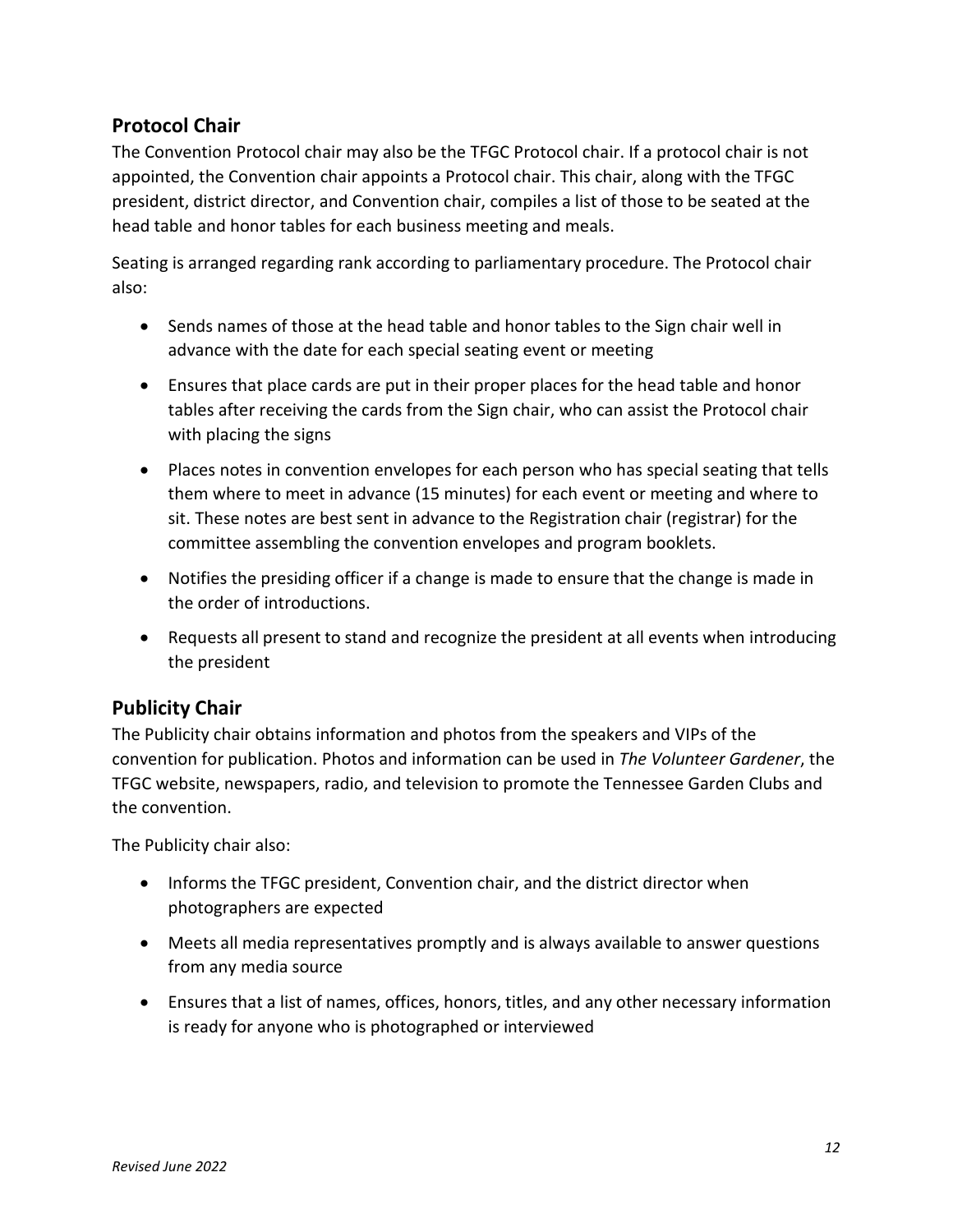# <span id="page-13-0"></span>**Resolutions Chair**

If a TFGC Resolutions Chair has not been appointed, the Convention Resolutions chair presents the courtesy resolutions for the annual convention. Resolutions may express gratitude for exceptional work in areas of service. See a [sample Courtesy Resolution](#page-27-0) in this document.

# <span id="page-13-1"></span>**Registration Chair (Registrar)**

The Registration chair (registrar) works closely with the Convention chair, Convention treasurer, Badge chair, and Ticket chair. This chair assumes the responsibility of the Convention chair, if needed, and is kept informed of all plans.

The Registration chair also:

- Receives all monies from the TFGC Convention Registration forms and forwards the monies to the Convention treasurer using *[Form A2—Funds Collected](https://www.tngardenclubs.org/wp-content/uploads/2022/01/A2-Funds-Collected-Transmittal-Sheet-1.pdf) Transmittal Sheet* to act as a cross-reference for the registrar and treasurer
- Keeps an alphabetical record that includes all information stated on the TFGC Convention Registration forms, including credential information and meals. Original registrations (including envelopes) are kept according to districts for easy reference. All fees charged on the registration form are determined by the Convention chair.
- Sorts and compiles information for the Convention chair, venue staff, district directors, Convention treasurer, and creates the Credentials Report
- Acknowledges receipt of all convention registrations by email or postcard. The acknowledgment includes the date received, amount received, name of the attendee, and registration number. Acknowledgements are emailed or mailed as soon as possible upon receipt of each registration.
- All who attend any convention function must pay the registration fee and register using the TFGC Convention Registration form. Attendees will receive goody bags, if offered. If a delegate is unable to attend, an alternate may attend.
- Lists speakers and special guests for meal counts. This list is provided by the Programs chair and the Protocol chair. The convention pays for speaker fees, meals, and any other expenses.
- Before the convention, the Convention chair and the Registration chair form a committee to assemble the convention envelopes containing the program booklets, badges, meal tickets, special instructions from the Protocol chair, and any other additional information.
- When the registrants pick up their convention envelopes, they should check the tickets for accuracy. Each registrant is encouraged to sign all their tickets at the registration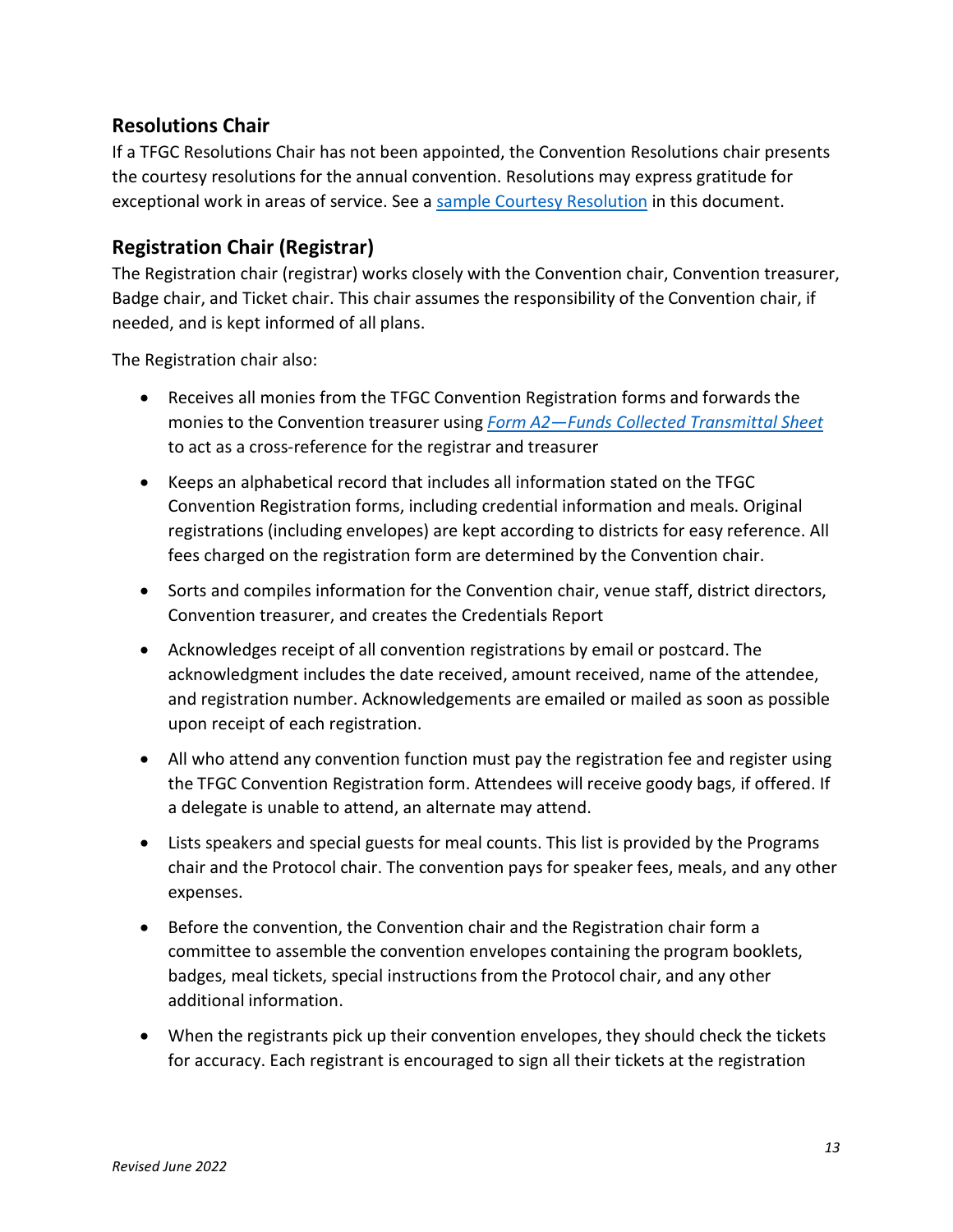desk in case of loss. The Registration chair and committee works at the registration desk during the hours stated in the convention program booklet.

- When the registration deadline has passed, the Registration chair gives the complete list to the Convention chair and district directors. This chair may share the list with other committee members. This list is updated regularly up to the final hour.
- Compiles and reports the *Interim & Final Credentials* reports at the convention and gives copies to the TFGC president, Convention chair, and the Convention treasurer

# <span id="page-14-0"></span>**Sales Room Chair**

The Sales Room chair secures vendors suitable for a TFGC convention. Each vendor signs a contract stating a percentage of profits or a flat rate they will pay to the convention when the room is open.

- The Sales Room chair assigns a space for each vendor and is able to lock or secure the room when not in use.
- The Convention chair establishes when the sales room is open and notifies this chair, the Program Booklet & Ads chair, and the Sign chair.
- The Convention chair or venue management assigns the sales room.

# <span id="page-14-1"></span>**Seating Chair (optional)**

The Seating chair is an optional chair. It is the decision of the Convention chair to have *open seating* or *select seating*.

**Open seating** means that members select their seats, except for the head table and honors tables.

**Select seating** means that the seating chair prepares numbers for drawing at the door for each meal.

- Tables are numbered on a tall stake. (The venue may have these stakes.)
- Tickets are prepared for each table, e.g., there are several tickets based on the number seated at each table, less one ticket for the hostess.
- Garden Club members are discouraged from sitting at one table and encouraged to mix and mingle to promote fellowship at all events, except at the awards event.
- On the last night when the top awards are presented, districts can be seated together. Tables can be designated as District I, District II, District III, and District IV.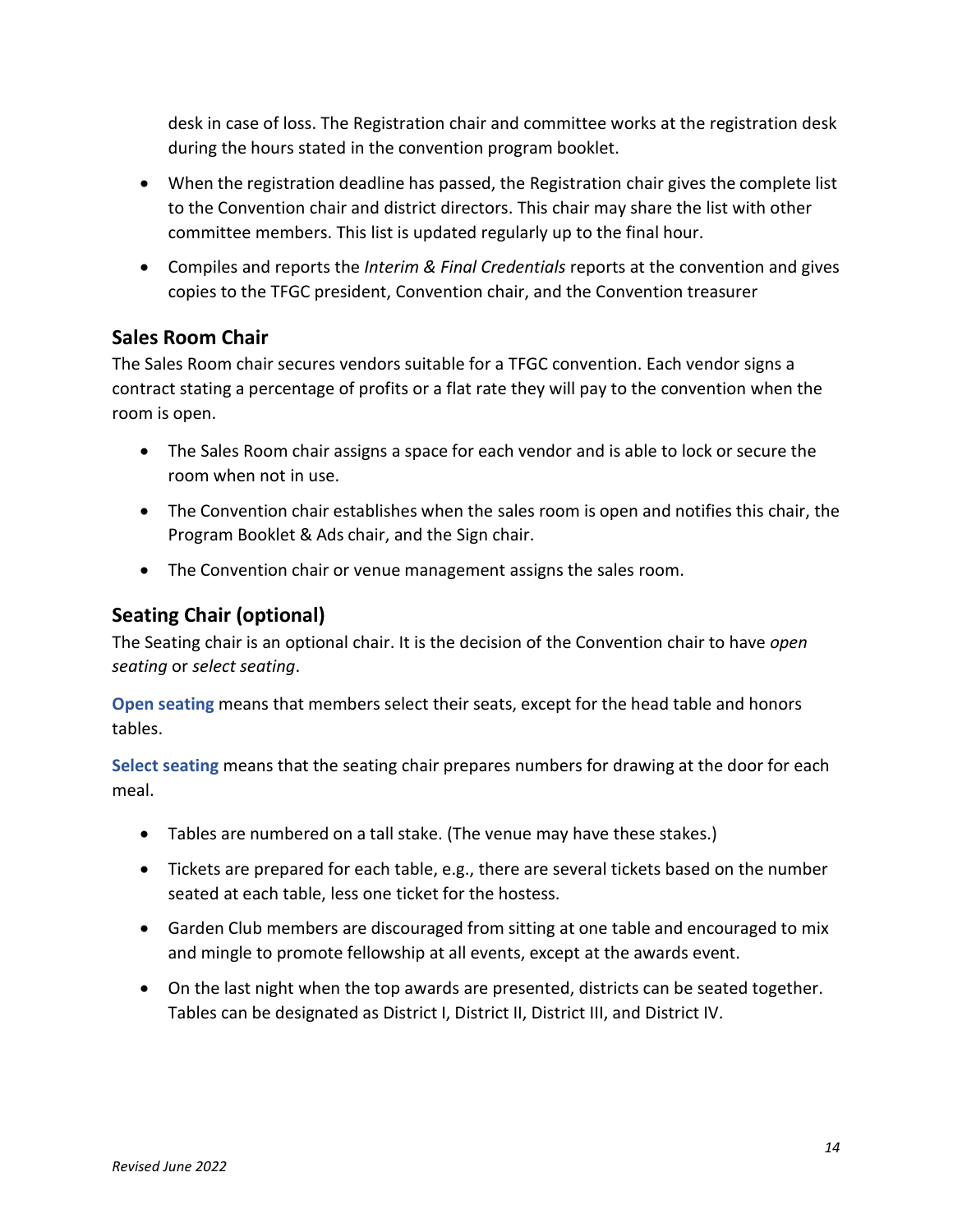# <span id="page-15-0"></span>**Sign Chair**

The Sign chair makes signs for all events and meetings.

The Sign chair also:

- Works with all committee chairs to ensure that signs are created for the welcome theme, registration, meeting rooms, sales rooms, exhibits, place cards, etc.
- Ensures that signs coordinate with the theme, decorations, and favors

# <span id="page-15-1"></span>**Sponsors Chair**

The Sponsors Chair position was created at the 2018 TFGC Convention. The Sponsors chair encourages all clubs in the host district to solicit sponsors of TFGC. This chair and host garden clubs seek sponsorship from local, state, and national businesses as a way to defray convention costs.

- The sponsor receives a letter and form from the Sponsors chair. The letter describes the TFGC organization. The form covers the levels of sponsorship and give the sponsor the option to place an ad in the convention program booklet. (See sample letters and forms on the [TFGC Forms webpage.](https://www.tngardenclubs.org/forms/)) To see sponsor records, the Convention treasurer downloads IRS Form W-9 [\(www.irs.gov\)](http://www.irs.gov/), and then completes and signs the form.
- This chair sends sponsor ads to the Program Booklet chair to place in the booklet. An exhibit sign is created by this chair to acknowledge all sponsors and is displayed at the convention. The Sponsors chair sends courtesy notes at the end of convention.

# <span id="page-15-2"></span>**Tickets Chair**

The Tickets chair has the tickets printed for each meal or event. Each ticket is a different color. Tickets have the event, time, and place printed on them, according to the TFGC Convention Registration form.

One week before the convention, the Registration, Badges, Ticket, and the Convention (or cohair) chairs meet to arrange for:

- Printing all name badges (first names in large print)
- Attaching convention ribbons and designate stickers on badges
- Assembling the convention envelopes to include badges, meal tickets, special tickets, program booklets, special instructions for seating or duties, and any other required information
- Inserting any invitation from districts for parties. These are sent to the registrar two weeks before the convention.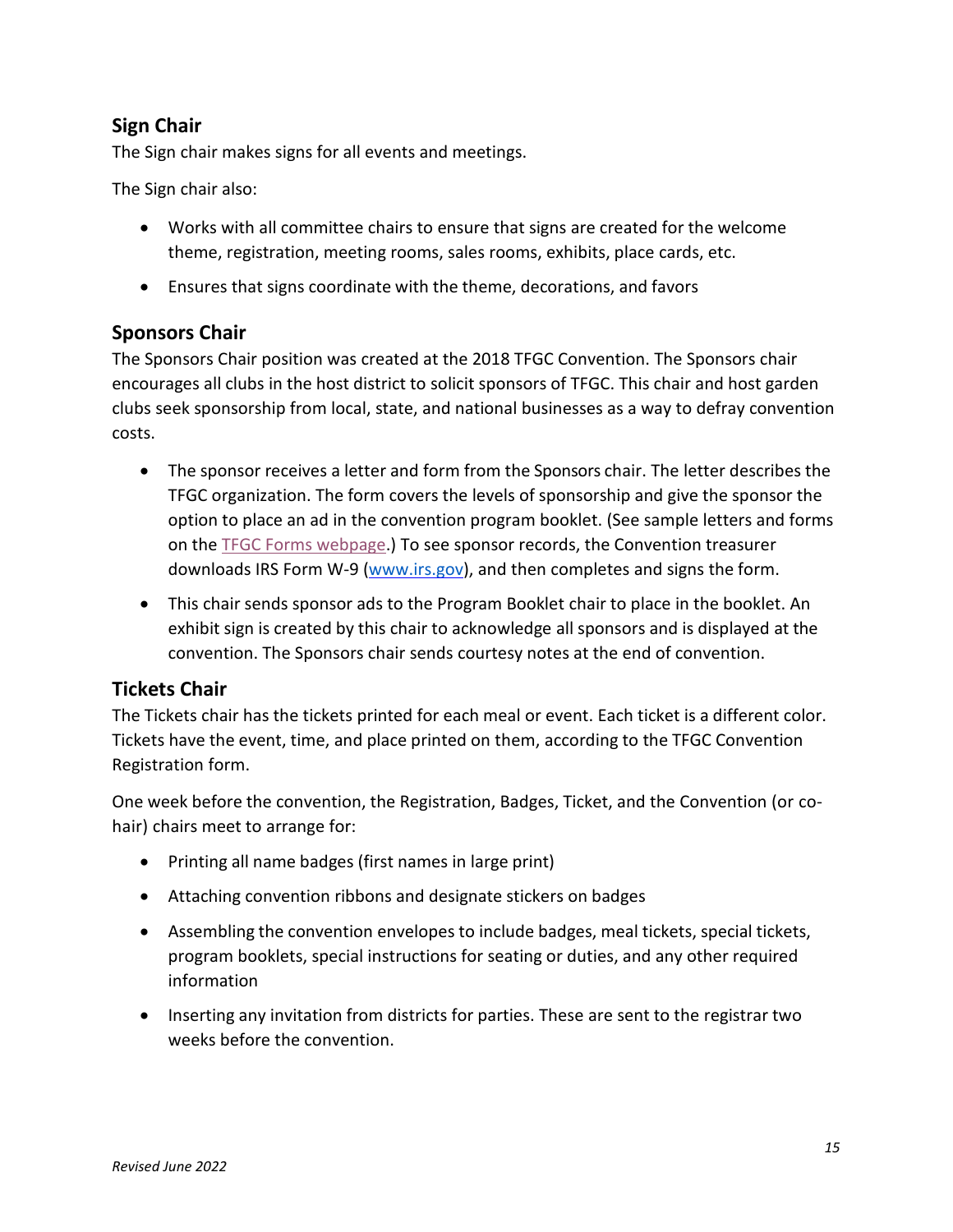All attendees present a meal ticket before entering the dining room. There is no admittance without a meal ticket. Meal tickets are collected for convention records and given to the Registration chair or Convention treasurer.

# <span id="page-16-0"></span>**Convention Treasurer**

The Convention chair works with the TFGC treasurer once the venue, date, and contract has been signed by the TFGC president.

The Convention treasurer:

- Opens a separate bank account with the money advanced by the TFGC treasurer.
- Receives all monies from the Registration chair (registrar) weekly on *[Form A2—Funds](https://www.tngardenclubs.org/wp-content/uploads/2022/01/A2-Funds-Collected-Transmittal-Sheet-1.pdf)  [Collected Transmittal Sheet](https://www.tngardenclubs.org/wp-content/uploads/2022/01/A2-Funds-Collected-Transmittal-Sheet-1.pdf)* and documents all monies. Donations, sales, and any other money immediately goes to the Convention/TFGC treasurer.
- Submits all expense payment requests using *[Form B—Expense Reimbursement Request](https://www.tngardenclubs.org/wp-content/uploads/2022/01/Form-B-Expense-Reimbursement-Request-1.pdf)*. Individuals itemize and sign all bills with their titles or chair designations. The Convention chair or co-chair co-signs all bills.
- Pays all bills and prepares a report of income and disbursements, including any surplus convention funds
- Sends a copy of this report to Convention chairs and the TFGC president
- Makes a final accounting of all finances prior to the June Board Meeting (or next meeting) for the Convention chair's report

At the end of the event, the Convention treasurer turns over all files to the TFGC treasurer, who makes all convention expense details available for the annual TFGC audit (due in August).

**NOTE:** It is not the purpose of the convention to make money.

# <span id="page-16-1"></span>**Welcome Theme Chair**

The Welcome Theme chair creates the welcome theme at the entrance to the convention and close to the registration desk. The theme must be approved by the Convention chair for space allotted and items used to create the theme. The Convention chair provides a budget amount for the theme entrance.

The Welcome Theme chair also:

- Sets up the welcome theme before the event's opening and is responsible for taking down the theme
- Submits invoices or expenses to the Convention treasurer using *[Form B—Expense](https://www.tngardenclubs.org/wp-content/uploads/2022/01/Form-B-Expense-Reimbursement-Request-1.pdf)  [Reimbursement Request](https://www.tngardenclubs.org/wp-content/uploads/2022/01/Form-B-Expense-Reimbursement-Request-1.pdf)*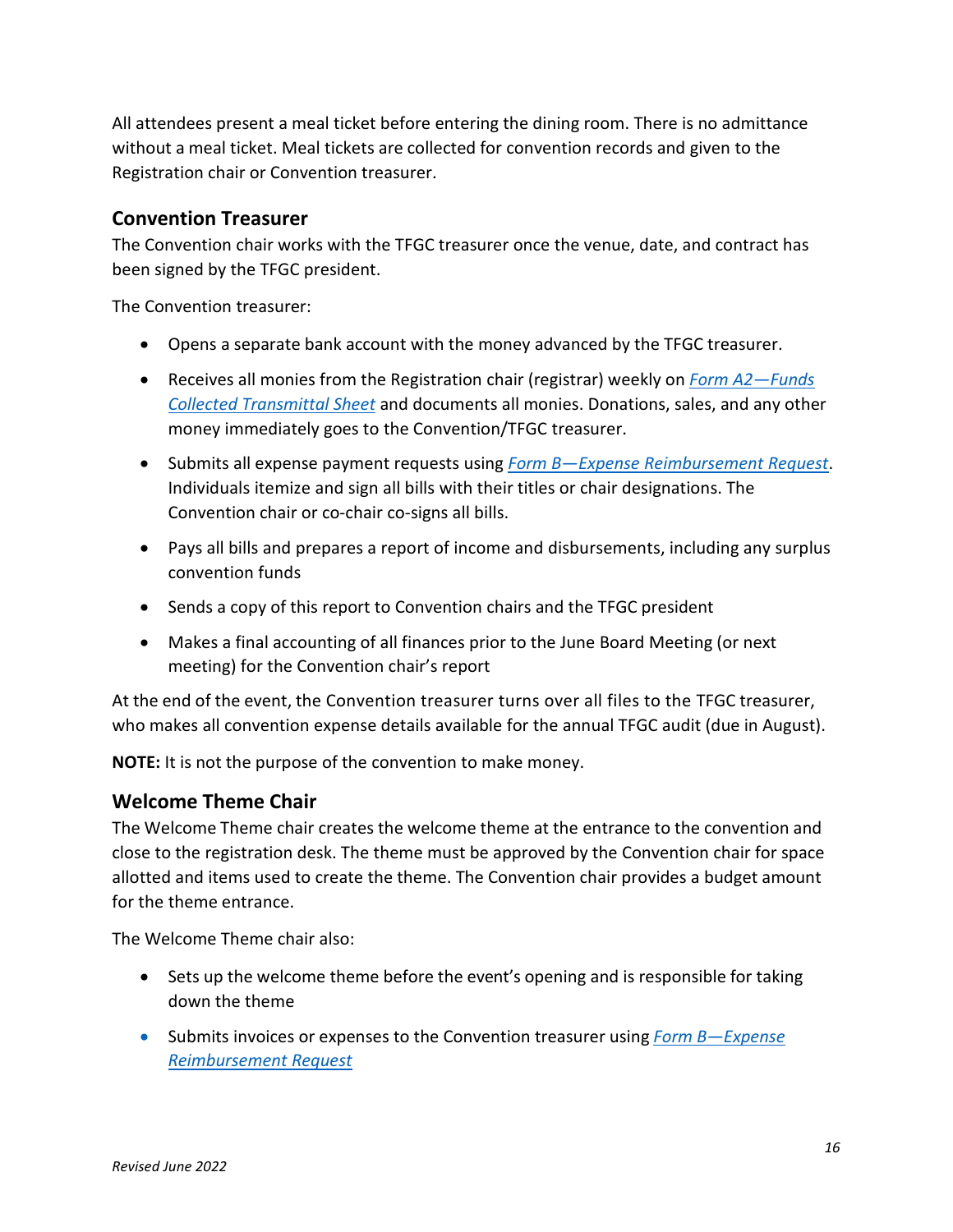# <span id="page-17-0"></span>**Workshop Chair**

The Workshop chair works with the Convention chair to create workshops centered around the convention theme.

The Workshop chair also:

- Lines up speakers and establishes a program with the speakers for the workshops
- Obtains a written contract from the speaker, even if the speaker does not have a fee
- Ensures that all dates and times are clear and that any transportation expenses and workshop expenses are covered
- Submits a budget for any workshops to the Convention chair
- Notifies the Properties chair of needed equipment
- Submits a list to the Properties chair for each workshop
- Obtains each speaker's biography and submits the bio to the Convention chair in enough time for inclusion in *The Volunteer Gardner*

# <span id="page-17-1"></span>Conservation Camp

Conservation Camp is a two-day informal member meeting held in October during evennumbered years. TFGC members usually meet in state parks and have educational sessions on conservation and state environmental issues. There are also nature hikes, arts and crafts related to nature, outdoor activities, and fellowship. Locations rotate through the four districts.

After the election of the TFGC president, the president makes initial plans for the conservation camp held during the even-numbered year during the president's two-year term of administration. The president appoints a camp chair from her district. This chair serves as a member of the Board of Directors for the two-year term.

The president also requests the camp chair to secure venues for the camp and to obtain a contract for the time and place. The camp chair and the camp dates are approved by the Board of Directors at a board meeting.

The president signs the contract for the camp and may submit a credit card to hold the camp dates. If a venue requires additional contract funds, the president approves the TFGC treasurer to send the funds from the convention venue fund to the venue. The Camp treasurer replaces the contract funds to the TFGC treasurer before closing the camp account. Dates for the camp should not be set on a holiday or weekend. Director of the host district is the official hostess for the camp.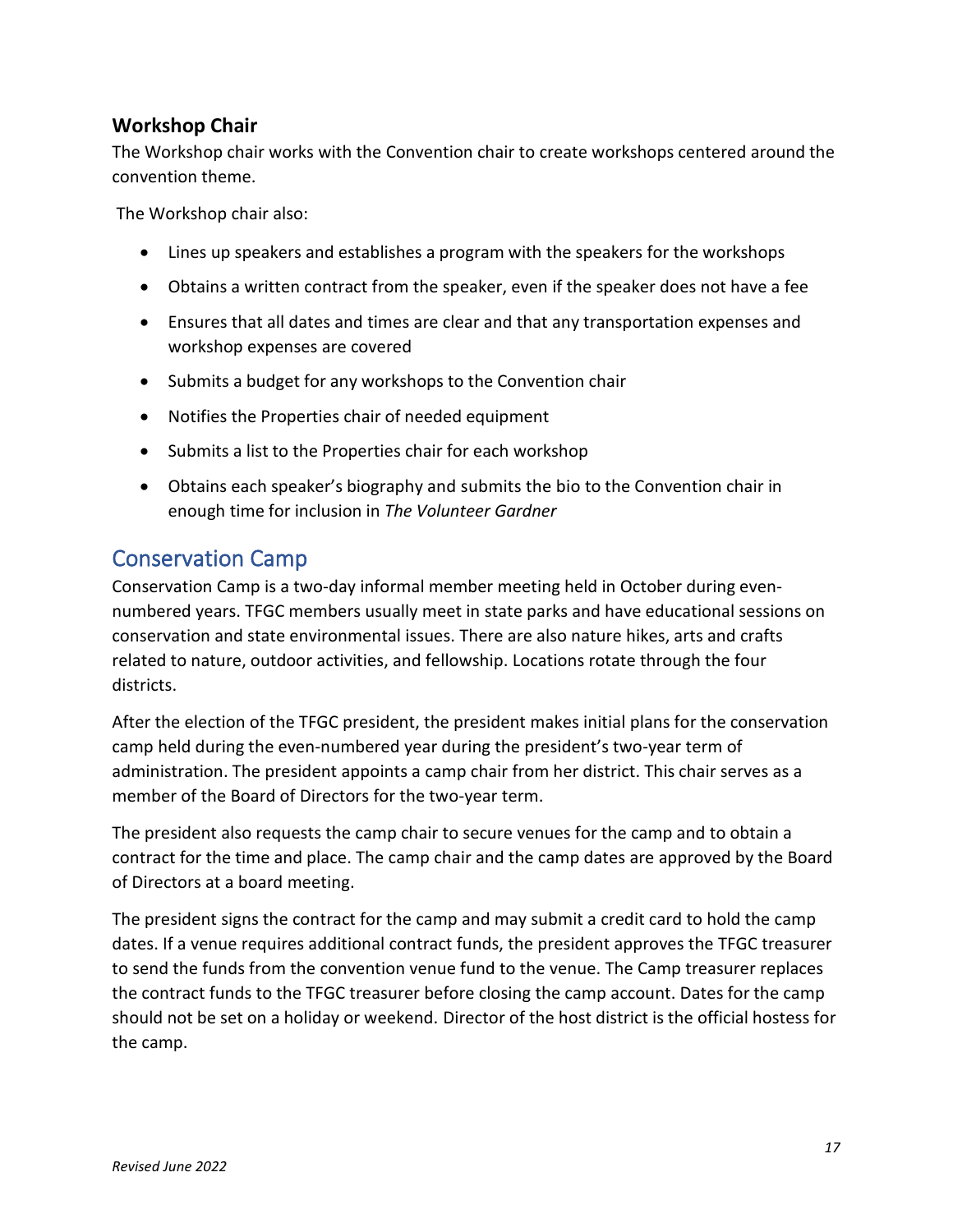For Conservation Camp, the advancement and surplus funds are returned to the TFGC treasury, within 60 days following the close of the camp (refer to *[TFGC Standing Rules, Section XIII,](https://www.tngardenclubs.org/governance-docs/)  [Conventions, Conservation Camps & Other Meetings](https://www.tngardenclubs.org/governance-docs/)*).

# <span id="page-18-0"></span>**Camp Chair**

The Camp chair appoints the Camp co-chair and other committee chairs. The chair, co-chair, treasurer, and Program chair formulate a budget. The bank account for camp should be established with a \$600 advance for conservation camps requested at either the June or November board meeting.

The co-chair works with this chair and assumes the duties of the Camp chair if the Camp chair cannot serve. Events should be as near cost as possible.

The Camp chair also:

- Studies the duties and responsibilities concerning the various chairs who work with this chair. Selection of the chairs and committee members are distributed among as many clubs in the district as possible.
- Needs a notebook with pockets or an expandable folder for transporting files to meetings and the camp
- Obtains at least a dozen copies of the *Tennessee Department of Revenue Sales & Use Tax Exempt Certificate* tax form from the TFGC president
- Copies the *Events Reference Guide* to distribute to committee chairs or sends links to the guide, which is available on the TFGC website
- Informs each chair of the duties of all other chairs to avoid any misunderstanding about specific chair duties
- Consults, along with the co-chair, with the venue to determine: fire regulations as to decorations, wall plugs, meal prices (including tax and gratuity), when workrooms are ready, microphones, storage space for decorations and workshop materials, flags, and establishing open times for all rooms for board meetings and workshops, registration spaces, and exhibit spaces, etc.
- The chairs should know where the switches for lights and air conditioning are located in each meeting room. The Camp chair, co-chair, and the Properties chair are the only persons directing the venue staff.
- Creates the Conservation Camp Registration form and establishes the cost for the camps, meals, programs, and all other camp expenses. See a sample registration form on the [TFGC Forms](https://www.tngardenclubs.org/forms/) webpage under Events.
- Submits the form to *The Volunteer Gardener* (*TVG*) [Editor](mailto:annekrekelberg@reagan.com) for publication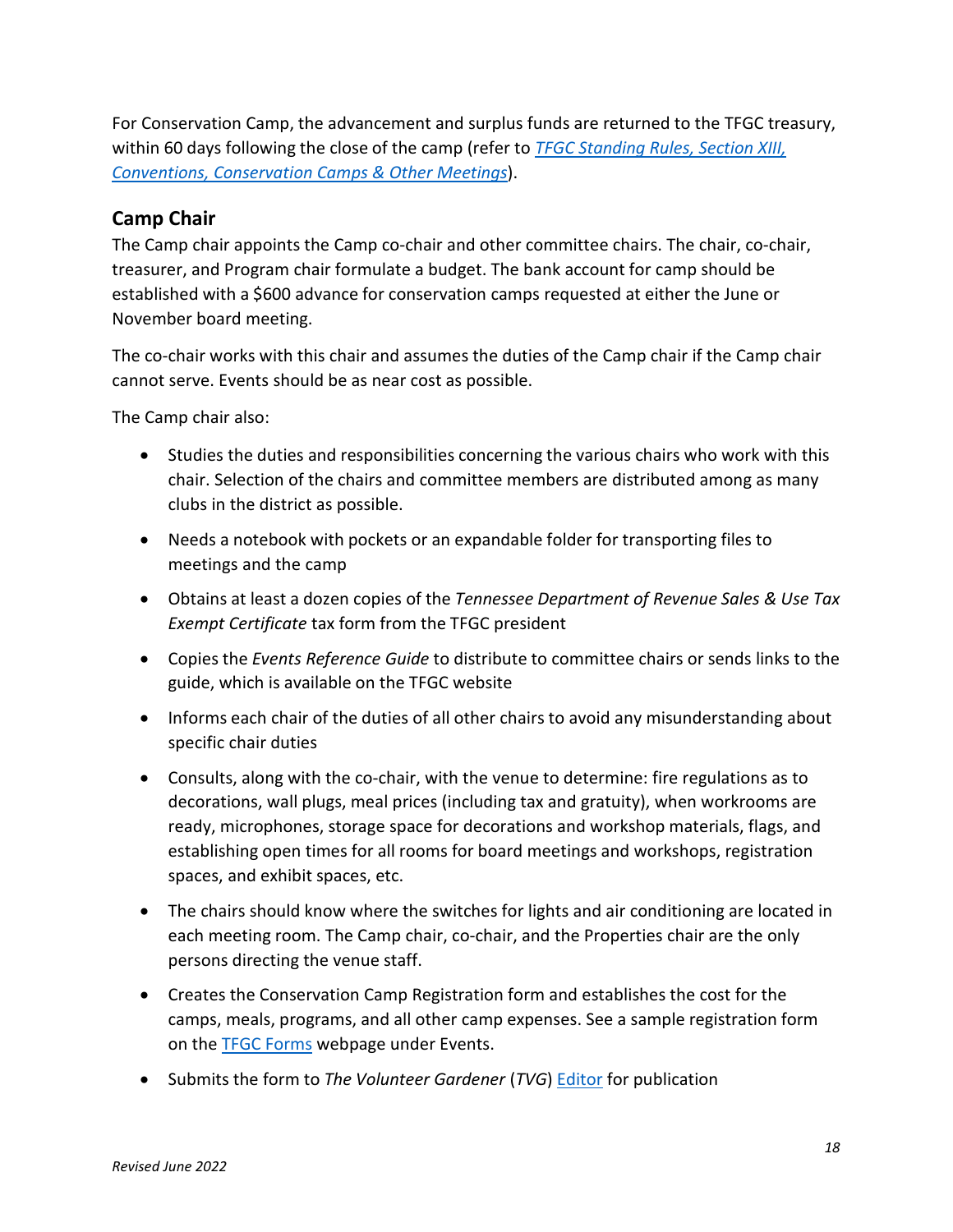- Suggested Conservation Camp chairs are as follows:
	- a. Co-chair
	- b. Badge
	- c. Decorations/Table
	- d. Decorations/Stage
	- e. Exhibits
	- f. Hospitality
	- g. Nametags
	- h. Program Booklet (agenda)
	- i. Programs/Speakers/Entertainment
	- j. Registration (Registrar)
	- k. Signs
	- l. Tours
	- m. Treasurer
	- n. Welcome Theme
	- o. Workshops
- Consults with Convention chairs to determine job duties of the suggested chairs listed above. Each chair selects the necessary number of workers for that committee. Each chair gives a list of these workers, along with their club membership, to the Camp chair.
- Works with the Camp treasurer to close the books within 60 days and finalizes the records. The Camp treasurer delivers all of the camp papers to the TFGC treasurer for the CPAs.
- Sends courtesy notes to speakers, donors, workers, and advertisers as soon as possible after the camp
- Reports at the next board meeting, passing on files, materials, and the *Events Reference Guide*. This final report includes a financial statement, attendance record, and other pertinent information.

## <span id="page-19-0"></span>**Camp Co-chair**

The Camp co-chair works with the Camp chair and assumes the duties of the Camp chair if the Camp chair cannot serve. The co-chair also:

- Reviews the Camp chair duties
- Plans the theme
- Assists in coordinating this event through each Conservation Camp committee
- Oversee, if needed, the printing of the program booklet and works with the Registration chair to determine the number of booklets to print
- Serves as the contact person for the workshops, if needed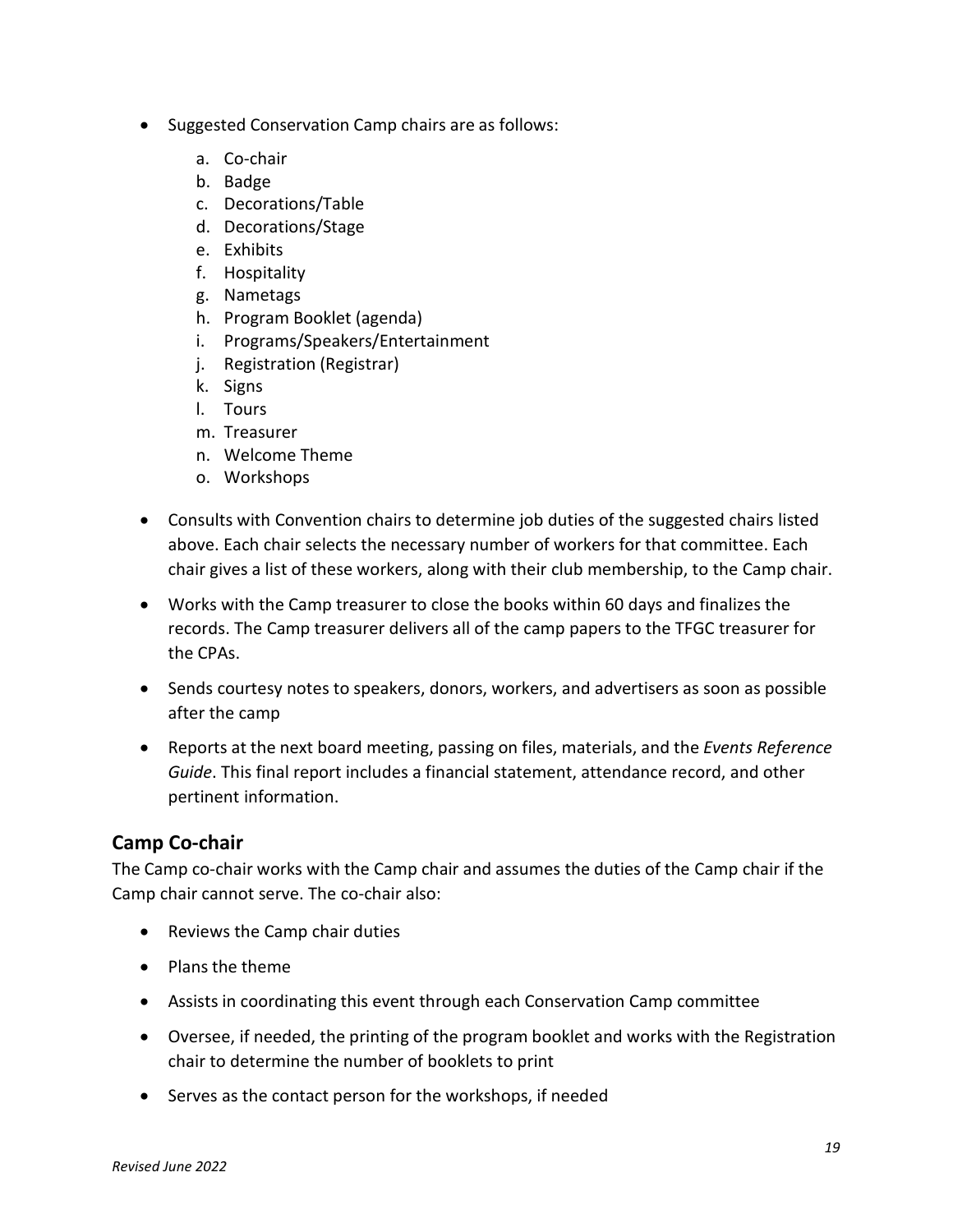- Knows the venue staff, has cell phone contact numbers, and is prepared to find these contacts in case of emergencies
- Knows the location of the room lights, door locks, AC switches, water, and electric outlets

# <span id="page-20-0"></span>Special Events & TFGC Meetings

Immediately after the TFGC president is elected, the president makes initial plans for TFGC meetings. Special events may be held during the two-year term of administration by appointing chairs from each district.

These chairs serve as members of the Board of Directors during the two-year term. The president also asks these chairs to secure venues for special events. The dates of these special events are submitted to the Board of Directors.

The chairs and committees for TFGC meetings and special events are selected from the Convention chair and committee chairs.

Special Events surplus funds remain in the host district unless it is a special project of the TFGC president. The TFGC president directs special project funds.

# <span id="page-20-1"></span>Sample Forms

Events forms may be updated to fit specific events. For example, an Events chair might want to add off-site trips and expenses to the *Convention Registration* form.

The following sample forms are included to assist the Events chairs:

- *Sample Agenda for Meetings*
- *Conservation Camp Registration*
- *Convention Program Ad form\**
- *Convention Registration form\**
- *Convention Rules*
- *Courtesy Resolution*
- *Credentials Report*
- *Speaker Contract*
- *Sponsor's Form*
- *Sponsor's Letter*
- *Vendor Contract*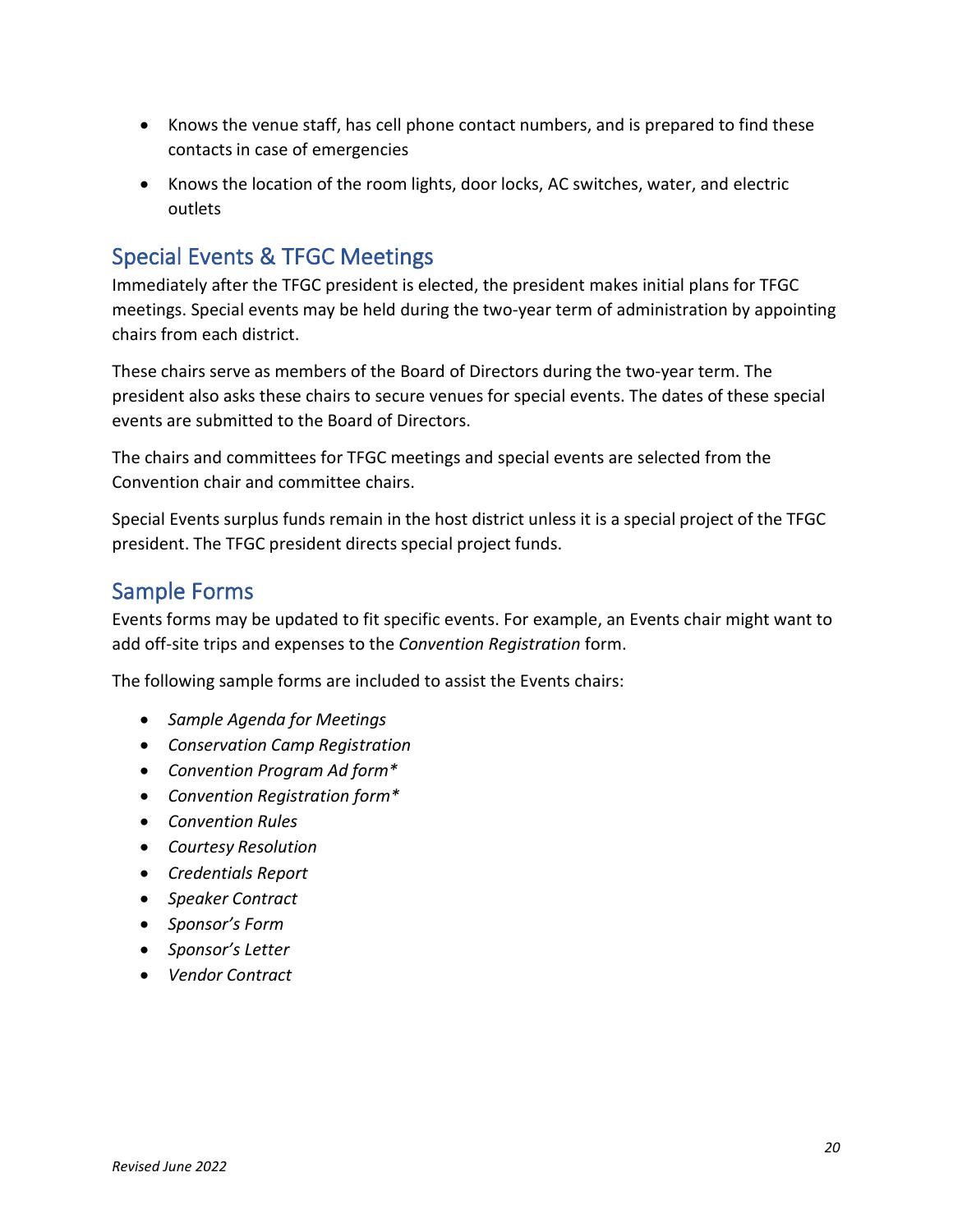#### <span id="page-21-0"></span>**SAMPLE AGENDA FOR MEETINGS**

#### **BOARD OF DIRECTORS MEETING**

- **Location**
- **Date and time**

## **AGENDA**

**Call to Order:**

**Invocation:**

**Pledge of Allegiance:**

**Welcome and Introductions:**

**Declaration of a Quorum:**

**Appointment of Committee to Approve Minutes:** 3 people

**Appointment of Timekeepers:** 2 people, time method

**Report of Committee to Approve the Minutes of Previous Board Meeting:**

**Reports of Executive Committee (Officers & District Directors):**

**Reports of District Directors:** 5 minutes

- District I:
- District II:
- District III:
- District IV:

**Reports of Chairs:** 3 minutes

**Break for Lunch:**

**Unfinished Business:**

**Other Unfinished Business:**

**New Business:**

**Other New Business:**

**Announcements:**

**Benediction:**

**Adjournment:**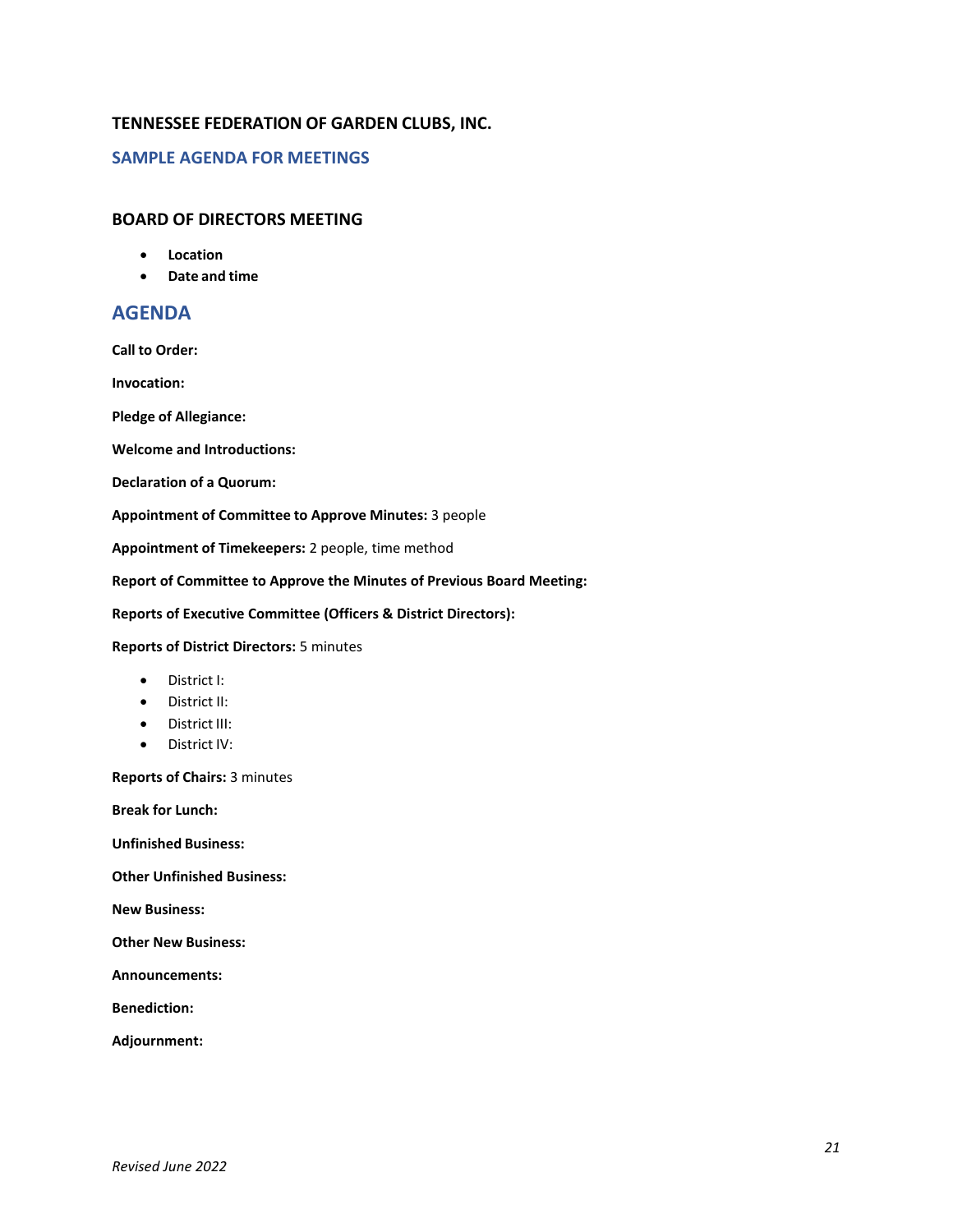#### <span id="page-22-0"></span>**CONSERVATION CAMP REGISTRATION**

TFGC Conservation Camp Sunday–Thursday, October 23–26, 2022 Paris Landing State Park 16055 Highway 79N, Buchanan, TN 38222

## *Damsels in Distress Leaving Only Footprints* (theme name)

|                                                                                                                |              | ZIP |
|----------------------------------------------------------------------------------------------------------------|--------------|-----|
| Email 2008 2009 2010 2021 2022 2023 2024 2022 2022 2023 2024 2022 2023 2024 2022 2023 2024 2022 2023 2024 2025 | District No. |     |
|                                                                                                                |              |     |
|                                                                                                                |              |     |
| Attending TFGC Executive Board Meeting? Yes or No                                                              |              |     |

#### **Full package plan includes registration, speakers, workshops, lunches & dinners on Oct. 3–4**

- Register for entire camp: \$125
- Camp T-Shirt: Circle size XS\_\_\_ S\_\_\_ M\_\_\_L \_\_\_ XL \_\_\_ XXL \_\_\_

#### **One-day only (includes one lunch & one dinner)**

- One day only: \$70
- Circle one: Weds. Oct. 3 or Thurs. Oct 4

#### **Mail this completed form & make out a check to TFGC by Sept. 15 to:**

Kathleen Boryla-Payne, Registrar 225 County Road 185 Athens, Tn 37303-6848

**To use a credit card, call Kathleen at 423-381-9727, or register online on the TFGC website.**

## **To reserve rooms at the TFGC rate of \$92.25 for a double, call the inn at 1-800-250-8613 and use the 9176 code. This code is valid until all rooms are reserved.**

**NOTES:** The room rate remains the same after Sept 5 only if rooms remain in the TFGC block. Breakfasts and Tuesday night dinner **are not** included in the registration fee.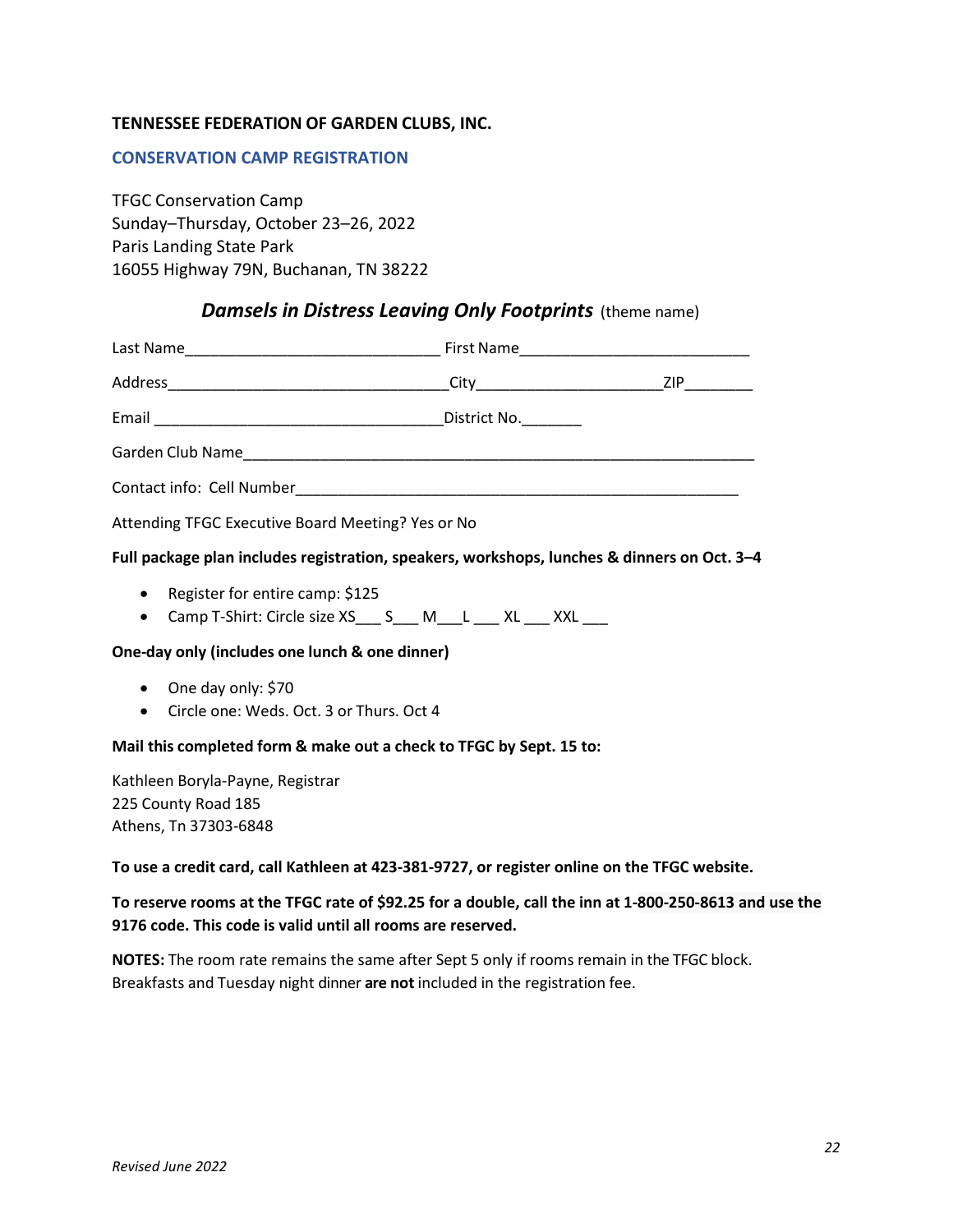#### <span id="page-23-0"></span>**CONVENTION PROGRAM AD FORM**

The fees for ads in the Convention Program are:

| <b>Full page</b>          | \$100.00 |
|---------------------------|----------|
| $\frac{1}{2}$ page        | \$50.00  |
| 1/4 page or business card | \$35.00  |

Ads must be camera ready, black and white, and may contain photos.

Email ads t[o MaggiTGC@epbfi.com \(](mailto:MaggiTFGC@epbfi.com)Maggi Burns) or send to Maggi Burns, 8258 Chula Creek Rd, Chattanooga TN 37421-3283 before March 1, 2014. Phone: 423-499-9751. Make checks payable to "TFGC 2023 Convention."

Be sure to include contact information in case there are questions. If sending your ad by email, put "TFGC 2023 Convention Ad" in the subject line and include the following information in the body of the email.

By regular mail, please copy this form and include it with your ad payment.

| Name:                                                                                      |                         |
|--------------------------------------------------------------------------------------------|-------------------------|
|                                                                                            | <b>District Number:</b> |
|                                                                                            |                         |
|                                                                                            |                         |
| <b>Ad size (circle one):</b> full page $\frac{1}{2}$ page $\frac{1}{4}$ page business card |                         |
| Ad sizes (includes borders):                                                               |                         |
| Full page = $8$ inches tall $x$ 5 inches wide                                              |                         |
| $\frac{1}{2}$ page = 3-3/4 inches tall x 5 inches wide                                     |                         |

 $\frac{1}{4}$  page = 3-3/4 inches tall x 2.5 inches wide

Business card = 2 inches tall x 3.5 inches wide (horizontal); 3.5 inches tall x 2 inches wide (vertical)

These are the only acceptable sizes for ads. If your ad does not conform to any of these sizes, it may be adjusted, but it could be sent back to you for correction.

**NOTE:** The quality of the ad you send determines the quality of the ad that is printed. High-resolution artwork (300 dpi) works best; use this resolution to scan business cards and photos.

Send this completed form with your check to the above address.

This form is also available online at [https://www.tngardenclubs.org/forms.](https://www.tngardenclubs.org/forms)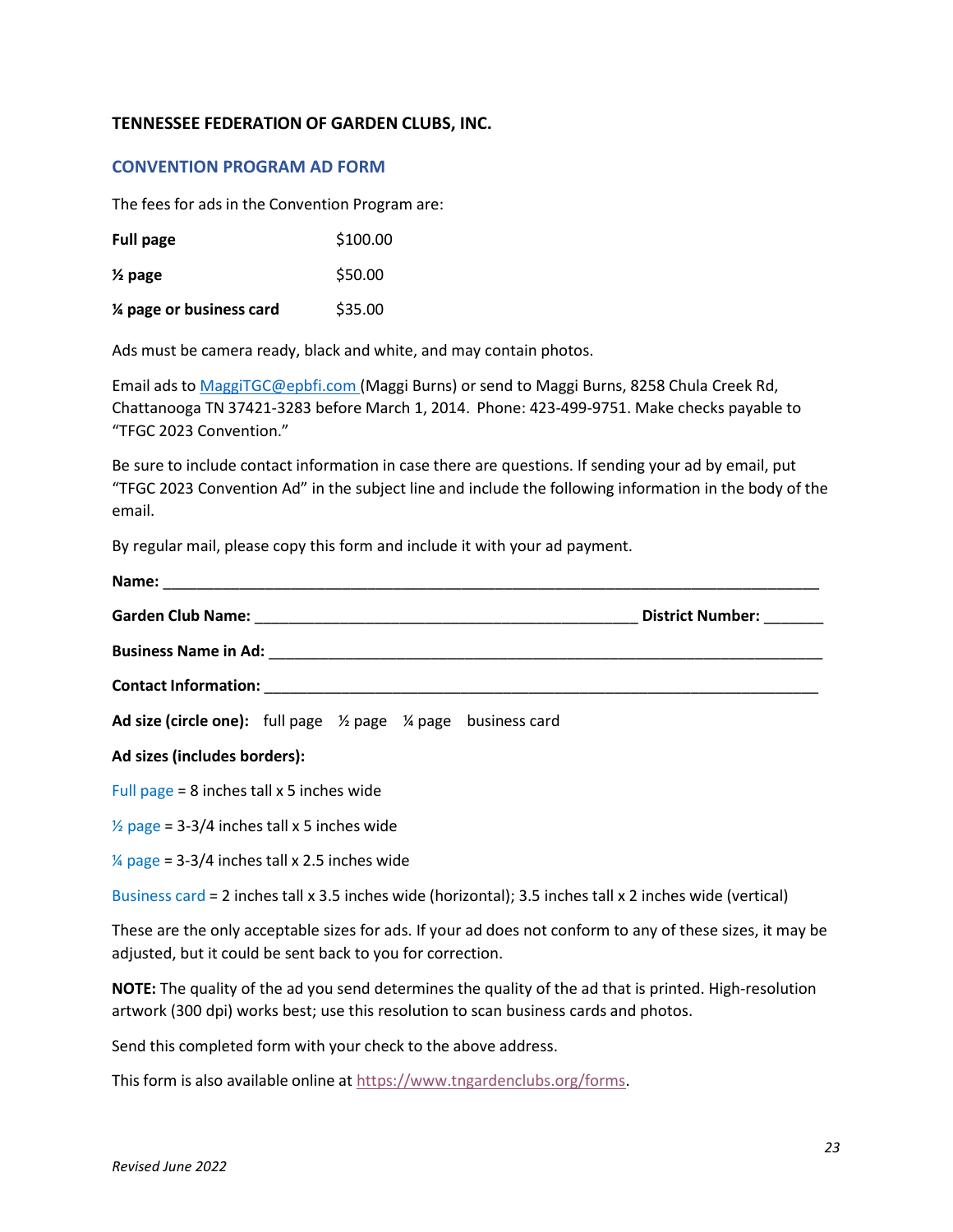#### <span id="page-24-0"></span>**CONVENTION REGISTRATION FORM**

xxth Annual Meeting & Convention "THEME NAME"April 5–6, 2023 Embassy Suites & Conference Center, 1200 Conference Center Blvd., Murfreesboro, TN 37129

Print or type the following:  $\textsf{Last Name:}$ **First Name (to be printed on your badge):** \_\_\_\_\_\_\_\_\_\_\_\_\_\_\_\_\_\_\_\_\_\_\_\_\_\_\_\_\_\_\_\_\_\_\_\_\_\_\_\_\_\_\_  $\bf Address:$ **City:** \_\_\_\_\_\_\_\_\_\_\_\_\_\_\_\_\_\_\_\_\_\_\_\_\_\_\_\_\_\_\_\_\_\_ **State:** \_\_\_\_\_\_\_\_\_\_\_\_\_\_\_\_ **ZIP:** \_\_\_\_\_\_\_\_\_\_\_\_\_ **Phone:** \_\_\_\_\_\_\_\_\_\_\_\_\_\_\_\_\_\_\_\_\_\_\_\_\_\_\_\_ **Email:** \_\_\_\_\_\_\_\_\_\_\_\_\_\_\_\_\_\_\_\_\_\_\_\_\_\_\_\_\_\_\_\_\_\_\_\_\_ **Garden Club Name:** \_\_\_\_\_\_\_\_\_\_\_\_\_\_\_\_\_\_\_\_\_\_\_\_\_\_\_\_\_\_\_\_\_\_\_\_\_\_\_\_\_ **District No:** \_\_\_\_\_\_\_\_\_

#### **Credentials (circle all that apply):**

| <b>State Officer</b> | National Life Member    | Racheff House Board Member       |
|----------------------|-------------------------|----------------------------------|
| <b>State Chair</b>   | <b>NGC Board Member</b> | Landscape Design Consultant      |
| Club President       | Deep South Life Member  | <b>Gardening Consultant</b>      |
| Delegate             | Deep South Board Member | <b>Environmental Facilitator</b> |
| Club Member          | Former TFGC President   | Guest                            |
| Flower Show Judge    | <b>TFGC Life Member</b> | Spouse                           |
| First-Time Attendee  | TFGC Member (25 years)  |                                  |

Please consider the Full Convention Package plan, or select the events you plan to attend. Anyone attending any part of the convention and not choosing the Full Convention Package plan must complete a registration form, pay a single-day convention registration fee, and pay for meals.

**NOTE:** Meal tickets are required to enter the dining room.

Send registration form and check, payable to "TFGC 2023 Convention" to:

| Kathryn Knapp, Registrar | Phone: 423-718-2056      |
|--------------------------|--------------------------|
| 9465 Snowhill Road       | Email: katknapp9@aol.com |
| Ooltewah TN 37363-9696   |                          |

#### **NO REFUNDS AFTER MARCH 17, 2014**

|                                                                                | Before 3/17 | <b>After 3/17</b> | Amount |
|--------------------------------------------------------------------------------|-------------|-------------------|--------|
| <b>Full Convention Package:</b>                                                | \$160.00    | \$170.00          |        |
| (includes full registration fee, 2 luncheons, 2 dinners, lectures & workshops) |             |                   |        |

**Single Day Registration Fee:** Please circle days: Tuesday Wednesday

|               | \$25.00/day |                                       |
|---------------|-------------|---------------------------------------|
| Guest/Spouse: | $$10$ /day  | (fee includes lectures and workshops) |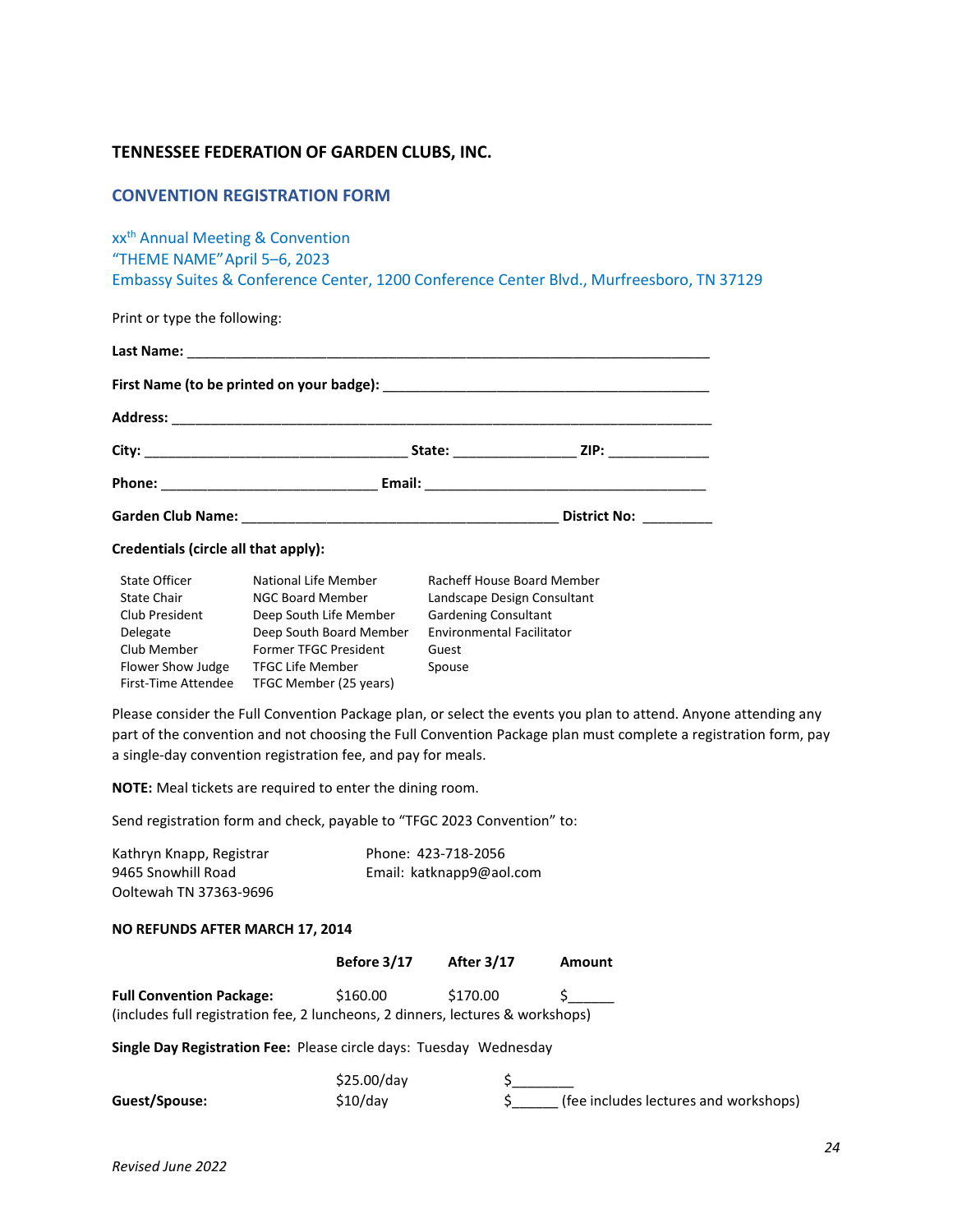## **PAGE 2—CONVENTION REGISTRATION FORM**

#### **NOTE:** Meals are extra.

**MEALS:** (Each selection includes salad, fresh rolls, butter, coffee, tea and dessert.)

| Wed. April, 5, 2023<br>Design Luncheon<br><b>Informal Dinner</b>        | \$35.00<br>\$42.00 | <b>Self</b> | Guest               | <b>Amount</b> |
|-------------------------------------------------------------------------|--------------------|-------------|---------------------|---------------|
| <b>Thurs, April 6, 2023</b><br>Speaker Luncheon<br><b>Formal Dinner</b> | \$28.00<br>\$48.00 |             |                     |               |
|                                                                         |                    |             | <b>Total Amount</b> |               |

**FOR ALL ATTENDEES**: Breakfast is on your own at the Terrace Grille or at BrewStarbucks® Café.

**NOTE:** There is a choice of entrees for the Formal Dinner 4/2/14. Please circle one and indicate one for your guest also: Herb Crusted Prime Rib **or** Creole Grouper.

**SPECIAL DIETARY NEEDS**: Meals are MSG-free. If you have special dietary needs, circle them here:

Meatless Meal Gluten Free Sugar Free Other \_\_\_\_\_\_\_\_\_

We will work with the hotel chef to plan for your needs.

#### **HOTEL RESERVATIONS**

Please contact the Embassy Suites by calling the reservations line 1-615-890-4464. Mention the dates of stay and ask for the group rate for "Tennessee Federation of Garden Clubs" (TFGC) to receive the rate of one King or two Doubles at **\$119.00** per night. Check-in starts Monday, April 4, 2023; check-out is Thursday, April 6, 2023.

**The cutoff date for the Embassy Suites group rate is March 10, 2014** whether you call or mak[e reservations](https://www.hilton.com/en/hotels/mbteses-embassy-suites-nashville-se-murfreesboro/)  [online.](https://www.hilton.com/en/hotels/mbteses-embassy-suites-nashville-se-murfreesboro/) 

Reservations are guaranteed by a major credit card. Check out the amenities by going to the website. **Reserve early to insure the convention group rate!**

More convention information is posted online under [Events, State Convention](https://www.tngardenclubs.org/state-convention/) and in *The Volunteer Gardener*.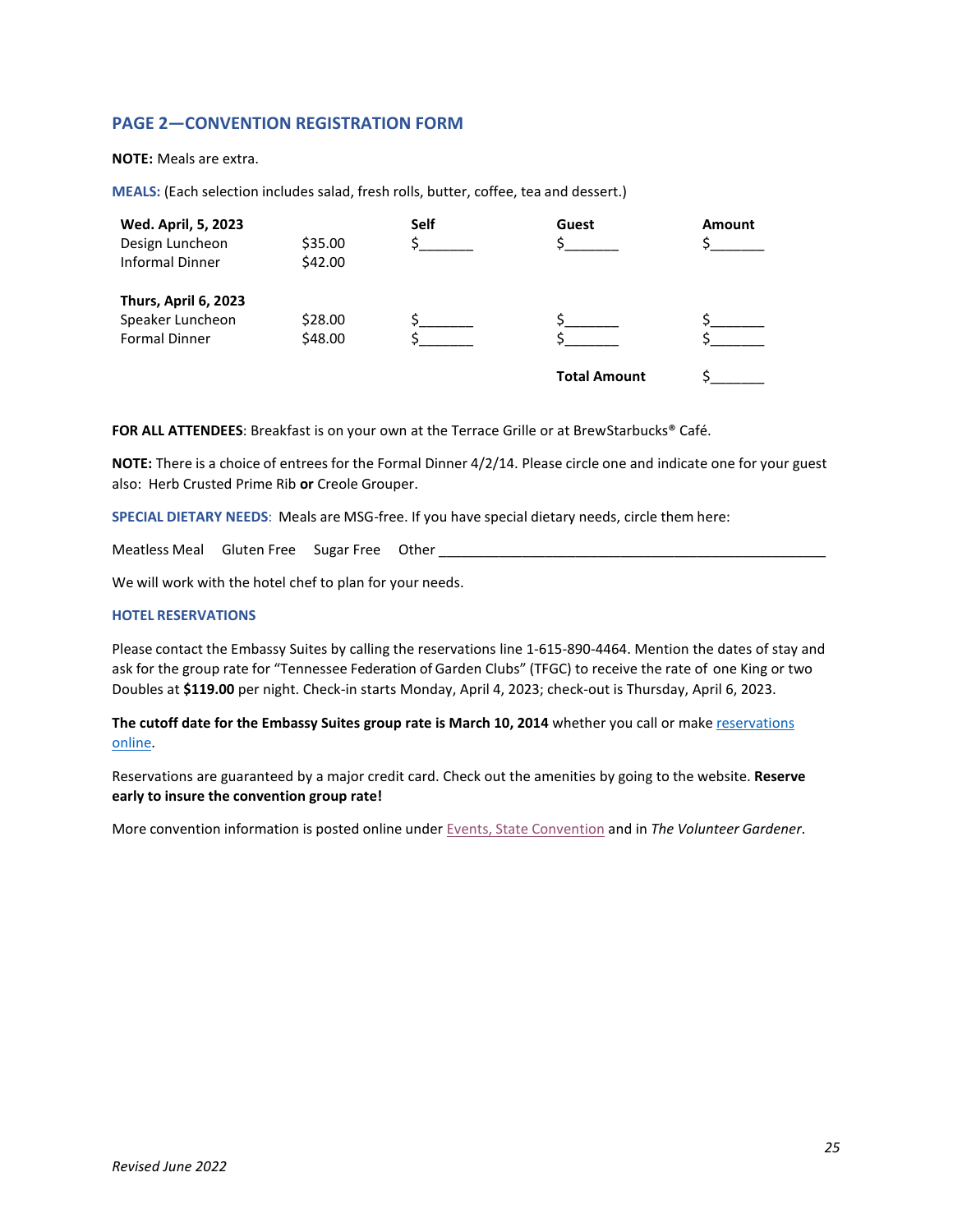## <span id="page-26-0"></span>**CONVENTION RULES**

- 1. Members, guests, delegates and alternates register before entering the business meeting room.
- 2. Nonmembers of Tennessee Federation of Garden Clubs, Inc., are admitted by invitation only.
- 3. All meetings are called to order promptly. Delegates and members must be in their seats promptly for all sessions.
- 4. Members and visitors wear badges to all meetings.
- 5. A member addressing the chair rises and gives his/her name, club name, district, and city.
- 6. Motions are written in triplicate, signed by the maker who is a voting member, and sent to the president and recording secretary one week in advance of the convention for the agenda. Motion copies are presented to the president, president-elect, and recording secretary before presentation.
- 7. No member can speak in debate more than twice on the same question on the same day or longer than two minutes without permission of the convention, granted by a twothirds majority vote without debate.
- 8. A warning time signal is given to each speaker.
- 9. Notices for announcements to the convention are in writing and signed. Pages pass notes and carry messages.
- 10. Cell phones must be off or on silent/vibrate mode while members are in business meetings and lectures.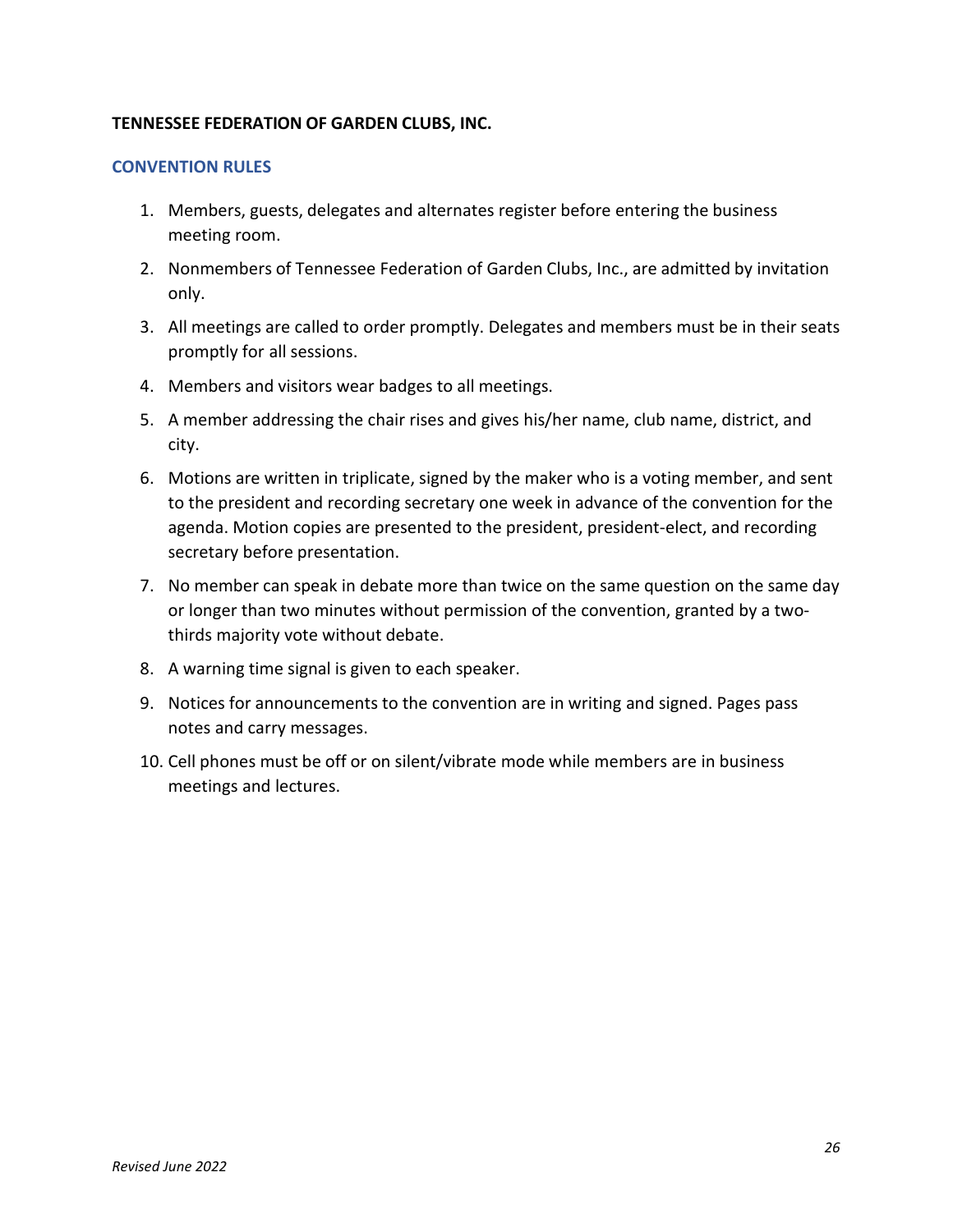#### <span id="page-27-0"></span>**COURTESY RESOLUTION**

xxth Annual Meeting & Convention "THEME NAME"April 5–6, 2023 Embassy Suites & Conference Center, 1200 Conference Center Blvd., Murfreesboro, TN 37129

WHEREAS: The members of Tennessee Federation of Garden Clubs, Inc. (TFGC) attending the 87<sup>th</sup> Annual Convention at the Embassy Suites, April 5-6, 2023, have benefited from information that will create more constructive programs; and

**WHEREAS:** Tennessee Federation of Garden Clubs, Inc., President, Julie Wilson, the TFGC officers, chairs, and members have served this organization with distinction; now therefore be it

**RESOLVED:** That thanks be given to Maggi Burns, Convention Host, Director of the Host District, District III and Convention Chair. Thanks are also given to Janan Jones and Lelia Ware, Co-Chairs of the 2023 Convention and all District II members who participated in preparing hospitality bags and favors; created educational displays and contributed or supported the vendors and auction. To our patrons and donors, thanks are extended for their contributed support to this convention. Thanks are given to District II Flower Show Judges Association in designing the table designs. Thanks are extended to the TFGC members who created floral designs honoring TFGC officers and members. Thanks be given to those who served as pages and hostesses, and all the members of the District II who have assured the success by their hospitality and many courtesies extended; and

**RESOLVED:** That thanks be given to Central High School JROTC, Chattanooga TN for their presentation of the Colors, Mayor Andy Berke for his warm welcome and praise of garden club efforts and to the Chattanooga Boys Choir for their singing of the national anthem at the formal opening of the TFGC Annual Meeting; and

**RESOLVED:** That thanks be given to Gina Jogan and Tina Tuttle for reminding us of the beauty of nature in floral designs and to George Schimpf presenting a dream garden on a mountain top during the convention lunches. Thanks are also given to the Chattanooga Community Orchestra and Scenic City Chorale for entertaining us with music and song during the convention dinners. Thanks are extended to the workshop presenters, Ivanna Patterson, Crystal Rymer, and Sally Wencel for inspiring our minds and senses with their programs; and

**RESOLVED:** That Tennessee Federation of Garden Clubs' President, Julie Wilson, through her gracious presiding; and the members, delegates, chairmen and officers, through their dedicated concern in the deliberations ofthis convention, be commended for their spirit of cooperation. Thanks are also given to Gena Manner, TFGC Chaplain, for her inspirational readings and to Gena Manner and Valerie Tipps for a lovely memorial honoring our deceased members; and

**RESOLVED:** That appreciation be extended to the management and the staff of the Embassy Suites & Conference Center in Murfreesboro for accommodating us so well in our physical needs and the services rendered; and

**RESOLVED:** That this resolution be incorporated in the minutes and that copies be sent to Julie Wilson, TFGC President; Maggi Burns, Janan Jones, and Lelia Ware, 2023 Convention Chairs; and the management of Embassy Suites & Convention Center, Murfreesboro, TN.

*Debbie Shaver Acting Resolutions Chair Adopted by Tennessee Federation of Garden Clubs, Month, Day, Year*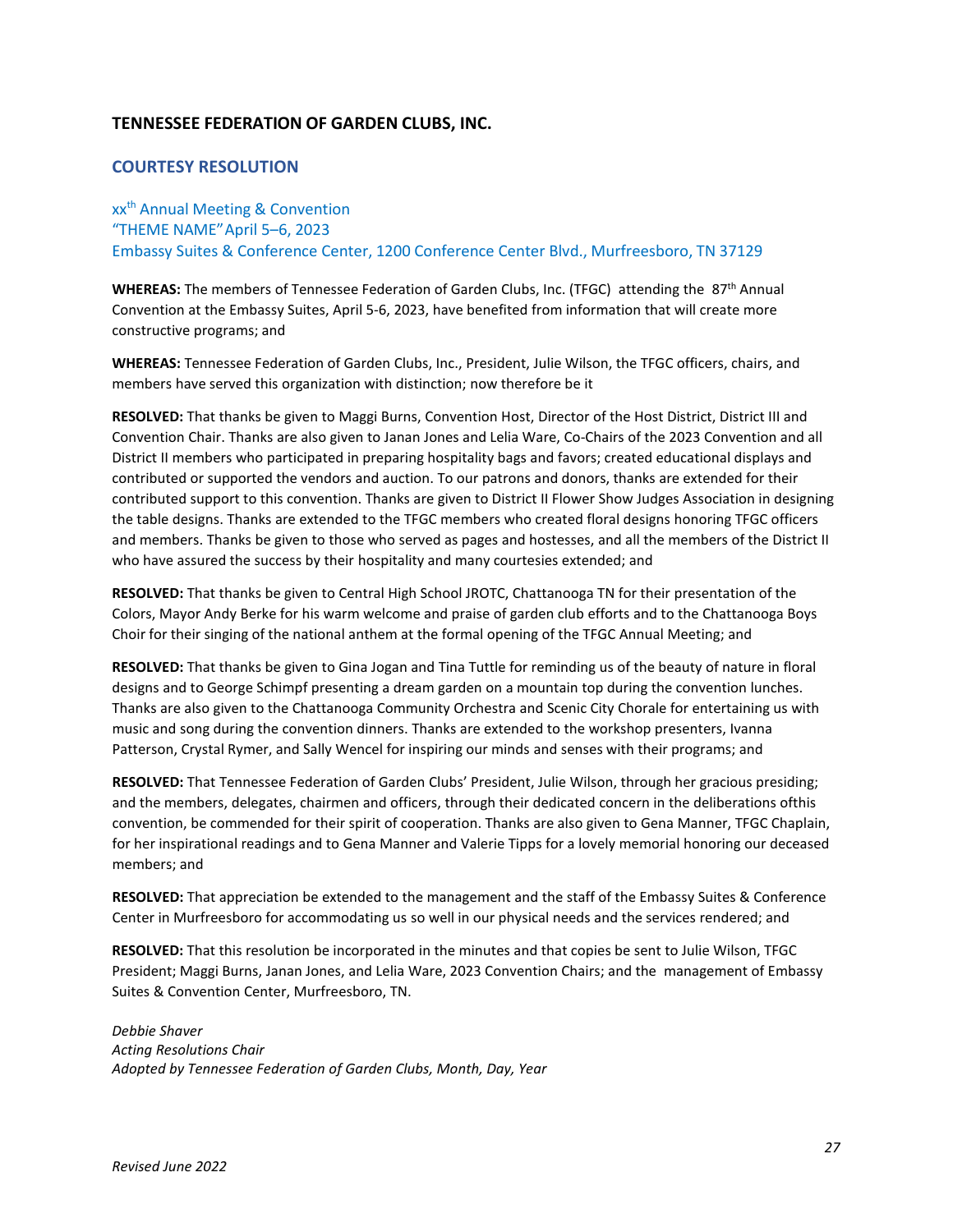## <span id="page-28-0"></span>**CREDENTIALS REPORT—FINAL**

| Category                           | <b>Total</b> |
|------------------------------------|--------------|
| <b>State Officer</b>               |              |
| <b>State Chairman</b>              |              |
| <b>Club President</b>              |              |
| <b>Delegate</b>                    |              |
| <b>Club Member</b>                 |              |
| <b>TFGC Life Member</b>            |              |
| <b>TFGC Member 25 Years</b>        |              |
| <b>Former TFGC President</b>       |              |
| <b>Deep South Member</b>           |              |
| <b>Deep South Life Member</b>      |              |
| <b>Deep South Board Member</b>     |              |
| <b>National Life Member</b>        |              |
| <b>National Board Member</b>       |              |
| <b>First-Time Attendee</b>         |              |
| <b>Flower Show Judge</b>           |              |
| <b>Racheff House Board</b>         |              |
| <b>Member</b>                      |              |
| <b>Landscape Design Consultant</b> |              |
| <b>Gardening Consultant</b>        |              |
| <b>Environmental Facilitator</b>   |              |
| Guest                              |              |
| <b>Spouse</b>                      |              |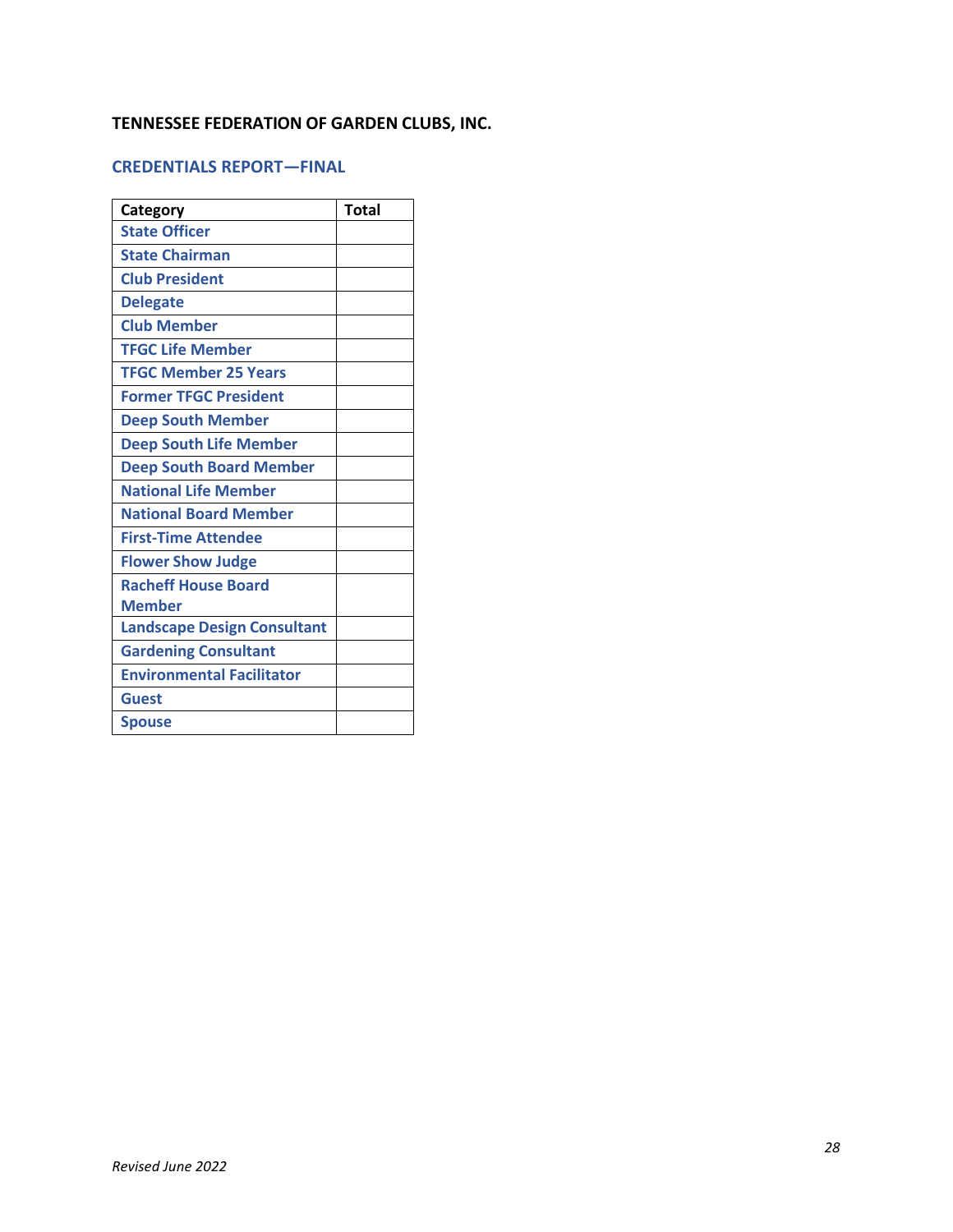## <span id="page-29-0"></span>**SPEAKER CONTRACT**

This speaker contract is for the personal services of an individual to speak at the event described below, is made between Tennessee Federation of Garden Clubs, Inc. (TFGC) and the undersigned speaker, and hereinafter is called the "SPEAKER."

## **Program/Lecture Description**

|                            |                                                   | Date: ___________________Time: ________________________Length of Talk: ____________________Arrival Time: |  |
|----------------------------|---------------------------------------------------|----------------------------------------------------------------------------------------------------------|--|
| <b>Event Location:</b>     |                                                   |                                                                                                          |  |
| <b>Program Title:</b>      |                                                   |                                                                                                          |  |
|                            | <b>Equipment &amp; Room Setup Specifications:</b> |                                                                                                          |  |
|                            | Handouts (only if provided by speaker):           |                                                                                                          |  |
| <b>Speaker Information</b> |                                                   |                                                                                                          |  |
| <b>Speaker Name:</b>       |                                                   |                                                                                                          |  |
| <b>Title/Credentials:</b>  |                                                   |                                                                                                          |  |
| <b>Address:</b>            |                                                   |                                                                                                          |  |
| <b>Phone Number:</b>       |                                                   |                                                                                                          |  |
| Email:                     |                                                   |                                                                                                          |  |

\_\_\_\_\_\_\_\_\_\_\_\_\_\_\_\_\_\_\_\_\_\_\_\_\_\_\_\_\_\_\_\_\_\_\_\_\_\_\_\_\_\_\_\_\_\_\_\_\_\_\_\_\_\_\_\_\_\_\_\_\_\_\_\_\_\_\_\_\_\_\_\_\_\_\_\_\_\_\_\_\_\_\_\_\_\_\_\_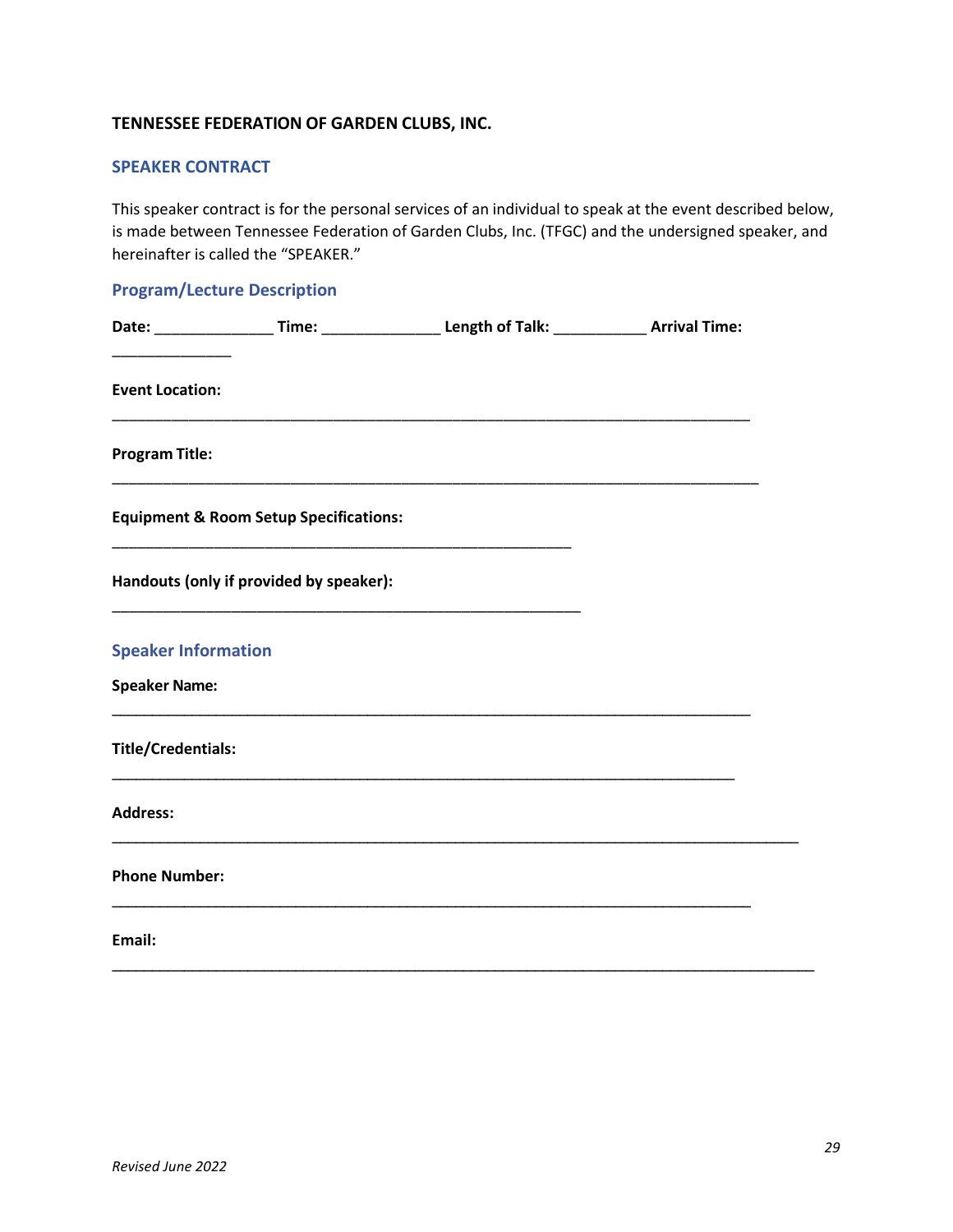## **PAGE 2—SPEAKER CONTRACT**

| <b>Compensation</b>        |  |
|----------------------------|--|
| Fee/Honorarium:            |  |
| Lodging:                   |  |
| Meals:                     |  |
| Transportation:            |  |
| Other:                     |  |
| <b>TOTAL COMPENSATION:</b> |  |

## **Payment**

All payments are in the form of a check issued by the TFGC treasurer, \_\_\_\_\_\_\_\_\_\_ and are made payable to the SPEAKER as indicated by the speaker named above.

## **Cancellations**

- A. Either party may cancel this SPEAKER CONTRACT without obligation to thenother if the cancellation is received in written form at least 30 days before the appearance date.
- B. If, due to illness, accident, or other causes legally known as Acts of God, the SPEAKER is forced to cancel the SPEAKER CONTRACT, neither party nor any representative shall be liable for any payment.

## **Entire Agreement and Notice**

This SPEAKER CONTRACT constitutes the entire agreement between the parties. The parties have agreed to and executed this SPEAKER CONTRACT as of the dates indicated below:

| <b>TFGC ACCEPTED BY:</b> | <b>SPEAKER ACCEPTED BY:</b> |  |  |
|--------------------------|-----------------------------|--|--|
| (Print TFGC Name)        | (Print Speaker's Name)      |  |  |
| (Signature)              | (Signature)                 |  |  |
| (Date)                   | (Date)                      |  |  |

**NOTE:** Attach a biography and photograph to this form.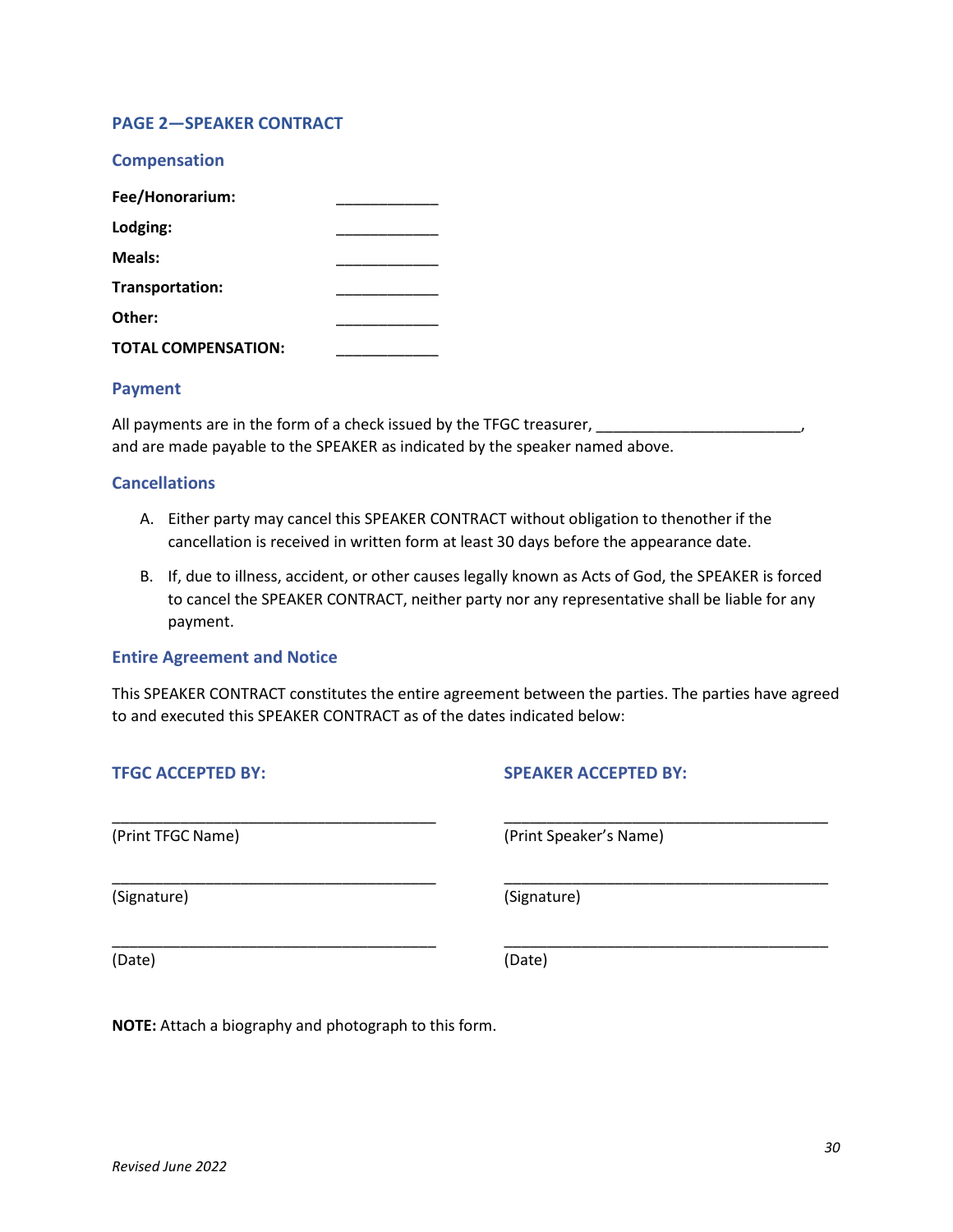# *Revised June 2022*

## **TENNESSEE FEDERATION OF GARDEN CLUBS, INC.**

## <span id="page-31-0"></span>**SPONSOR'S FORM—CONVENTION OR OTHER EVENTS**

We invite you to partner with us in hosting Tennessee Federation of Garden Clubs' xxth convention. Attendees will include over 200 passionate gardeners from over 130 clubs across the state who are actively enhancing the natural beauty of Tennessee.

**NOTE:** TFGC is recognized as a 501(c)3 by the IRS; all donations are tax deductible.

## **How to Become a Partner**

## **Patron (4 available) \$1,000 each** \_\_\_\_\_\_\_\_

Each patron will be recognized and promoted in all print materials, including programs, handouts, and signage, as well as during announcements and speakers. In addition, each speaker will receive:

- A full-page advertisement space in the official Convention Program
- A certificate of appreciation that can be displayed in your place of business

## **Sponsor**

Sponsors will be recognized in the Convention Program, specific handouts, and signage. Sponsors will also receive certificates of appreciation that can be displayed in your place of business.

## **Program Sponsor (5 available) \$500 each \$500 each**

• Supports the cost of programs, lectures, & workshops

## **Registration Sponsor (5 available) \$200 each** \$200 each

- Supports administration costs
- Recognition at registration desk

## **Donor**

Each donor will be recognized in the Convention Program and during appropriate events.

| Cash Contributions (\$100, \$50, or other)                            |        | <b>Amount</b>                                                                                                   |  |
|-----------------------------------------------------------------------|--------|-----------------------------------------------------------------------------------------------------------------|--|
| <b>Program Ads</b>                                                    |        |                                                                                                                 |  |
| • Full Page                                                           |        |                                                                                                                 |  |
| • Half Page                                                           |        |                                                                                                                 |  |
|                                                                       |        |                                                                                                                 |  |
|                                                                       |        | Email: 2008. 2009. 2009. 2010. 2010. 2010. 2010. 2012. 2012. 2012. 2013. 2014. 2014. 2015. 2016. 2017. 2017. 20 |  |
|                                                                       |        | Garden Club Name: Sand Control of the Second State of the Second State of the Second State of the Second State  |  |
| <b>Phone:</b><br><u> 2008 - Jan Barnett, fransk politik (d. 1888)</u> | Email: |                                                                                                                 |  |

**NOTE:** Either fill out this form on the website, or mail this copy to the Convention co-chair & Sponsorship chair, ADDRESS, or to this EMAIL ADDRESS.

*31*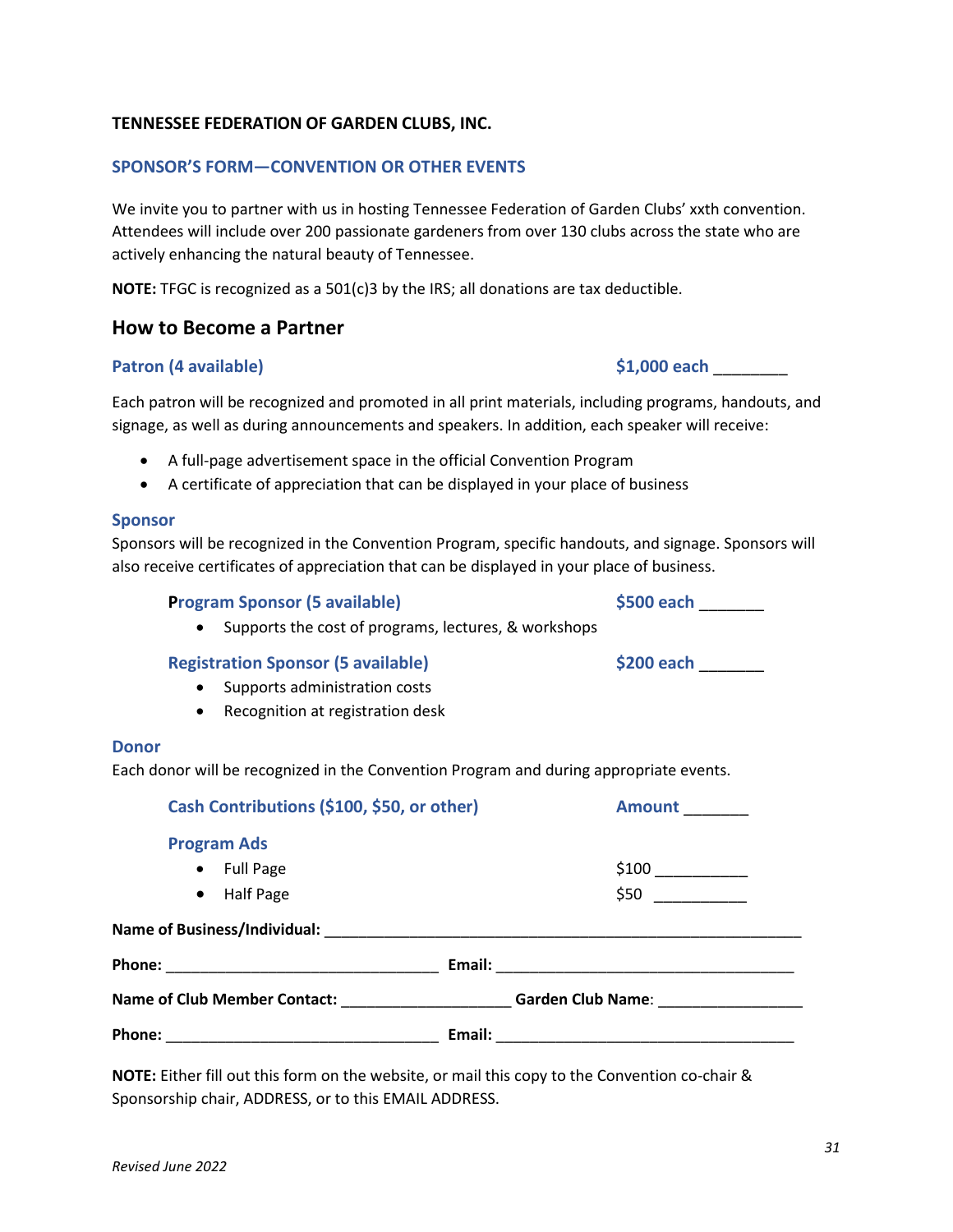## <span id="page-32-0"></span>**SPONSOR'S LETTER—CONVENTION OR OTHER EVENTS**

To Our Sponsor:

Tennessee Federation of Garden Clubs' xxth Annual Convention is coming to Murfreesboro on April 5–6, 2023. Founded in 1926, this nonprofit volunteer organization with approximately 2,122 statewide members is a charter member of National Garden Clubs, Inc., and Deep South Garden Clubs, Inc. Your business has an opportunity to sponsor this mission of educating the public and the membership about gardening and nature while promoting civic and environmental responsibility.

Our outreach is vast, touching many people in the state of Tennessee. We are engaged in diverse projects, including Youth Garden Clubs, historic preservation, conservation, environmental education, landscape design in public parks and spaces, and school grounds.

In the past year, our "Volunteers in Action" were involved in such programs as bird and pollinator protection, bluebird trails, monarch ways, Arbor Day tree planting, and litter control. We erect and maintain Blue Star markers across the state in honor of our military, including several at significant sites such as the 2015 Chattanooga attacks.

Classes are offered for certification through Garden Study and Environmental & Design Schools. Several scholarships are also distributed. We actively participate in the Cumberland Trail Conservancy and have donated to the restoration of the Gatlinburg community after the forest fires of 2016.

This annual convention, open to members, sponsors, and guests, seeks to educate attendees about all of the topics named above, share information about our communities' efforts, and spark opportunities for future involvement with TFGC.

Murfreesboro/District II is honored to host the 2023 TFGC conference at the Embassy Suites & Conference Center.

As a nonprofit 501(c)3 organization, we are all volunteers. Sponsors and donors can boost the work of all 101 clubs across the great state of Tennessee even further. We would welcome your generous support in these endeavors.

Thanks for your participation,

**Name/Title/Garden Club Address Email Address Phone Number**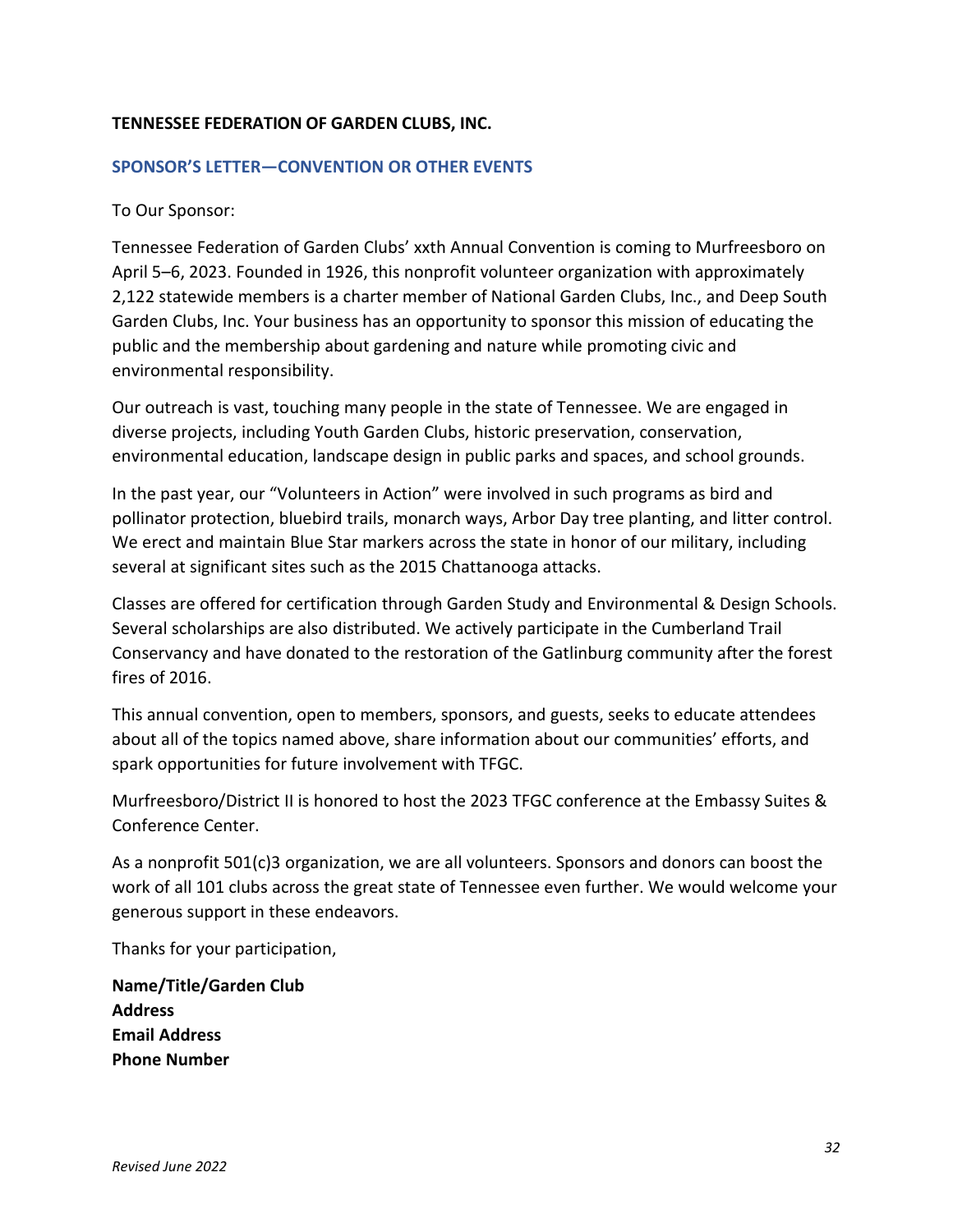## <span id="page-33-0"></span>**VENDOR CONTRACT**

This VENDOR CONTRACT is for the personal services of an individual to sell merchandise at the event described below, is made between Tennessee Federation of Garden Clubs, Inc. (TFGC) and the undersigned vendor, and hereinafter called the "VENDOR" for the personal services of the VENDOR.

## **Event Description**

| <b>Vendor Name</b> |  |  |
|--------------------|--|--|
|                    |  |  |
|                    |  |  |
|                    |  |  |
|                    |  |  |
|                    |  |  |

## **Conditions**

TFGC and the VENDOR agree to the following conditions:

- 1. VENDOR agrees to participate in the event salesroom based on the Event Description above. Additional event information will be provided by the Vendor chair.
- 2. The salesroom will be closed during meals and locked each night at the end of the stated times.
- 3. VENDORS are responsible for their items. TFGC and the Vendor chair will take all reasonable care and precautions but cannot be responsible for losses due to fire, theft, or bad checks.
- 4. All VENDORS are responsible for paying their own Tennessee sales tax, if applicable.
- 5. One six-foot table will be provided for each VENDOR by the hotel and assured by the Vendor chair. VENDORS may bring additional folding tables or displays. Space information will be provided by the Vendor chair.
- 6. TFGC will expect a commission of 15 percent of total sales to be paid upon the last day of sales.
- 7. Make the check payable to: **We are all the check** payable to: